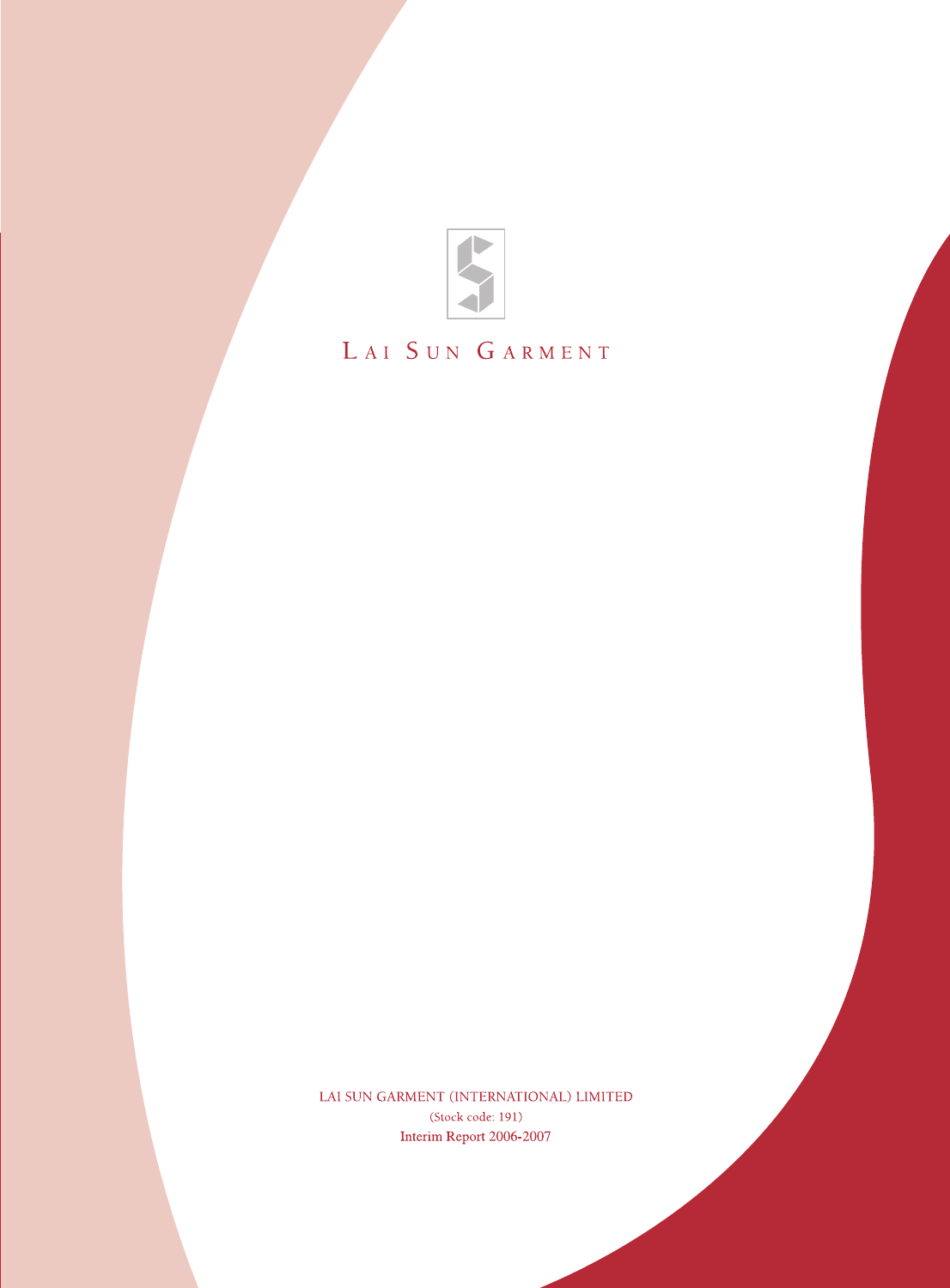#### **CORPORATE INFORMATION**

# **Place of Incorporation**

Hong Kong

# **Board of Directors**

Lam Kin Ming (Chairman) Lam Kin Ngok, Peter (Deputy Chairman) Shiu Kai Wah Lam Kin Hong, Matthew Tam Kin Man, Kraven Lam Hau Yin, Lester<sup>+</sup> (appointed as alternate Director to Madam U Po Chu on 2nd August, 2006) U Po Chu Chiu Wai Lai Yuen Fong Lam Wai Kei, Vicky# Wan Yee Hwa, Edward\* Leung Shu Yin, William\* Chow Bing Chiu\* Lee Po On (resigned on 22nd January, 2007)

+ Also alternate Director to Madam U Po Chu

- # Alternate Director to Madam Lai Yuen Fong
- Independent non-executive Directors

# **Company Secretary**

Yeung Kam Hoi

# **Qualified Accountant**

Alan K. L. Tse

#### **Lai Sun Garment (International) Limited**

11/F Lai Sun Commercial Centre 680 Cheung Sha Wan Road Kowloon, Hong Kong **Tel** (852) 2741 0391 **Fax** (852) 2785 2775 **Website** http://www.laisun.com **E-mail** advpr@laisun.com

Stock code on Hong Kong Stock Exchange: 191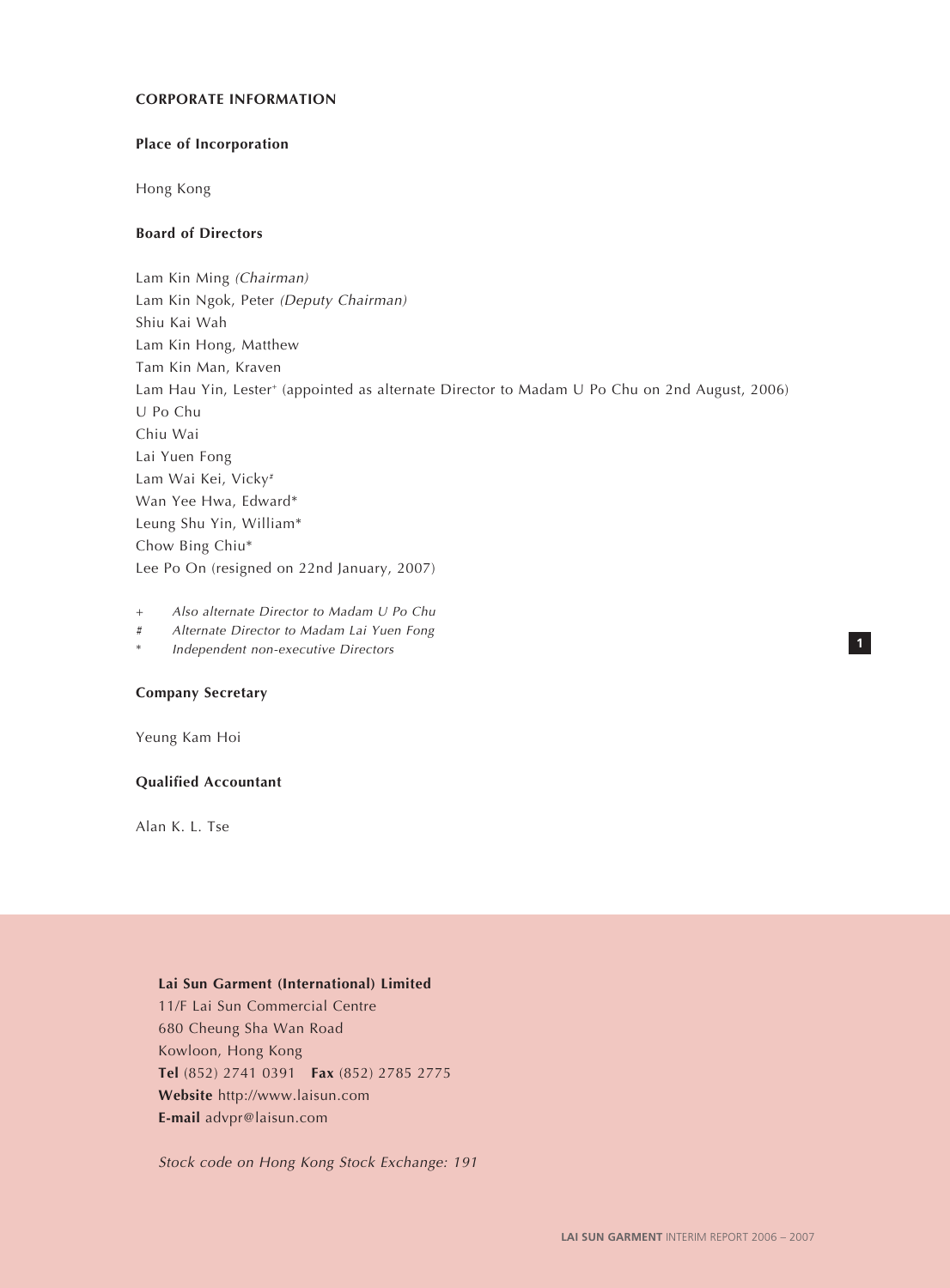# **RESULTS**

The Board of Directors of Lai Sun Garment (International) Limited (the "Company") announces the unaudited consolidated results of the Company and its subsidiaries (the "Group") for the six months ended 31st January, 2007 as follows:

# **CONDENSED CONSOLIDATED INCOME STATEMENT**

For the six months ended 31st January, 2007

|                                           |                | Six months ended |                |  |
|-------------------------------------------|----------------|------------------|----------------|--|
|                                           |                | 31st January,    |                |  |
|                                           |                | 2007             | 2006           |  |
|                                           |                | <b>HK\$'000</b>  | HK\$'000       |  |
|                                           | <b>Notes</b>   | (Unaudited)      | (Audited)      |  |
|                                           |                |                  | (Reclassified) |  |
| <b>TURNOVER</b>                           | $\mathfrak{Z}$ |                  |                |  |
| Continuing operations                     |                | 5,372            | 14,693         |  |
| Discontinued operation                    |                |                  | 194,588        |  |
|                                           |                | 5,372            | 209,281        |  |
| Cost of sales                             |                | (883)            | (82, 205)      |  |
| Gross profit                              |                | 4,489            | 127,076        |  |
| Other revenue and gain                    | 4              | 10,364           | 22,082         |  |
| Selling and distribution costs            |                |                  | (95, 236)      |  |
| Administrative expenses                   |                | (15,006)         | (53, 656)      |  |
| Other operating income/(expenses), net    |                | 4,059            | (599)          |  |
| Fair value gain on investment properties  |                | 21,400           | 158,799        |  |
| PROFIT FROM OPERATING ACTIVITIES          | 5              | 25,306           | 158,466        |  |
| Finance costs                             | 6              | (9,061)          | (11, 497)      |  |
| Share of profits and losses of associates |                | 82,509           | 26,763         |  |
| PROFIT BEFORE TAX                         |                |                  |                |  |
| Continuing operations                     |                | 98,754           | 167,464        |  |
| Discontinued operation                    |                |                  | 6,268          |  |
|                                           |                | 98,754           | 173,732        |  |
| Tax                                       | $\overline{z}$ |                  |                |  |
| Continuing operations                     |                | (3,745)          | (30, 398)      |  |
| Discontinued operation                    |                |                  | 16,146         |  |
|                                           |                | (3,745)          | (14, 252)      |  |
| PROFIT FOR THE PERIOD                     |                |                  |                |  |
| Continuing operations                     |                | 95,009           | 137,066        |  |
| Discontinued operation                    |                |                  | 22,414         |  |
|                                           |                | 95,009           | 159,480        |  |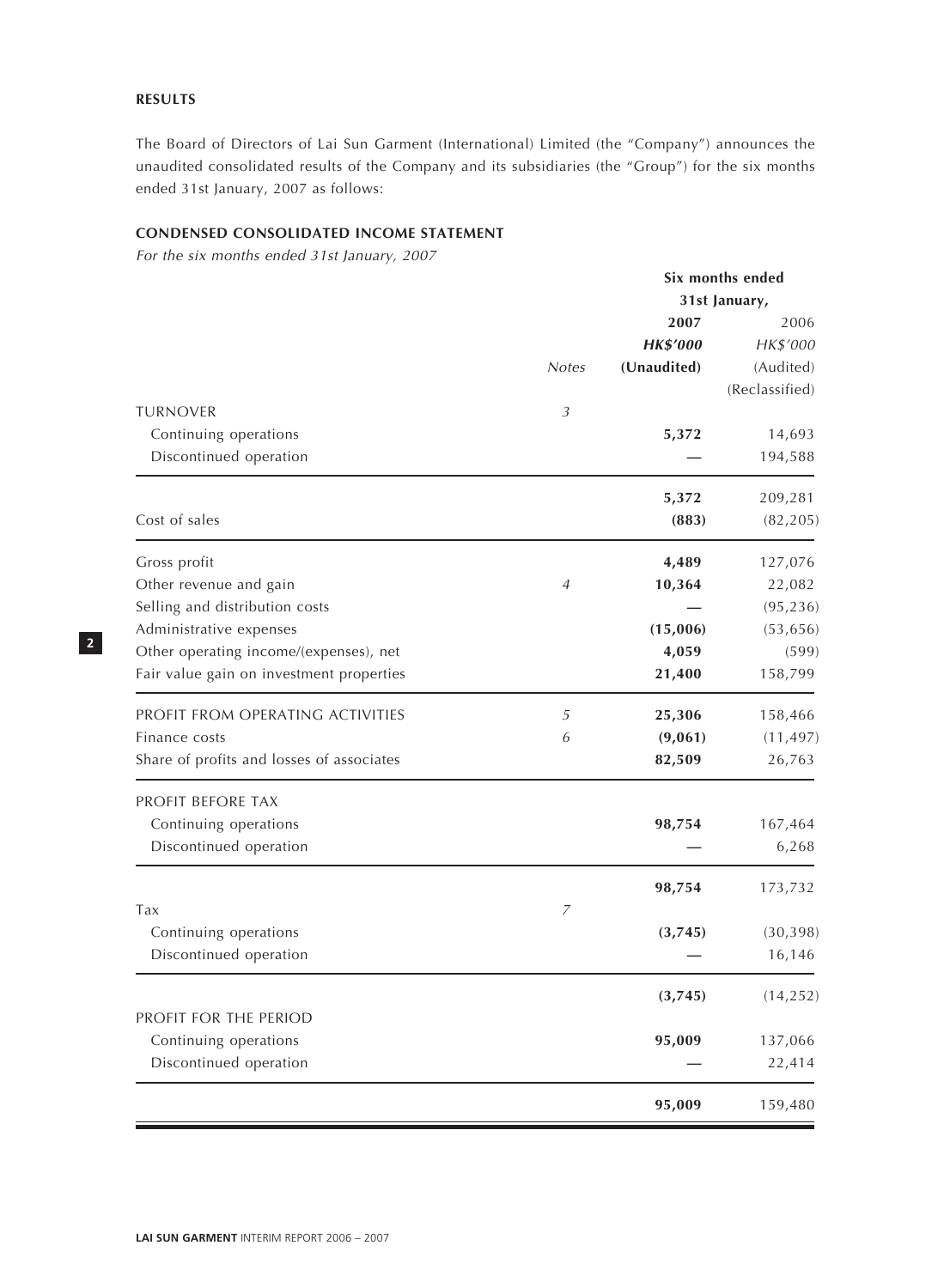# **CONDENSED CONSOLIDATED INCOME STATEMENT** (Continued)

For the six months ended 31st January, 2007

|                                                                              |              |                      | Six months ended     |
|------------------------------------------------------------------------------|--------------|----------------------|----------------------|
|                                                                              |              |                      | 31st January,        |
|                                                                              |              | 2007                 | 2006                 |
|                                                                              |              | <b>HK\$'000</b>      | HK\$'000             |
|                                                                              | <b>Notes</b> | (Unaudited)          | (Audited)            |
|                                                                              |              |                      | (Reclassified)       |
| Attributable to:                                                             |              |                      |                      |
| Equity holders of the Company                                                |              |                      |                      |
| Continuing operations                                                        |              | 95,009               | 87,327               |
| Discontinued operation                                                       |              |                      | 12,313               |
|                                                                              |              | 95,009               | 99,640               |
| Minority interests                                                           |              |                      | 59,840               |
|                                                                              |              | 95,009               | 159,480              |
| EARNINGS PER SHARE ATTRIBUTABLE TO<br>ORDINARY EQUITY HOLDERS OF THE COMPANY | 8            |                      |                      |
|                                                                              |              |                      |                      |
| <b>Basic</b>                                                                 |              |                      |                      |
| - For profit for the period                                                  |              | <b>HK 5.87 cents</b> | HK 6.16 cents        |
| - For profit from continuing operations                                      |              | <b>HK 5.87 cents</b> | <b>HK 5.40 cents</b> |
| Diluted                                                                      |              |                      |                      |
| - For profit for the period                                                  |              | N/A                  | N/A                  |
| - For profit from continuing operations                                      |              | N/A                  | N/A                  |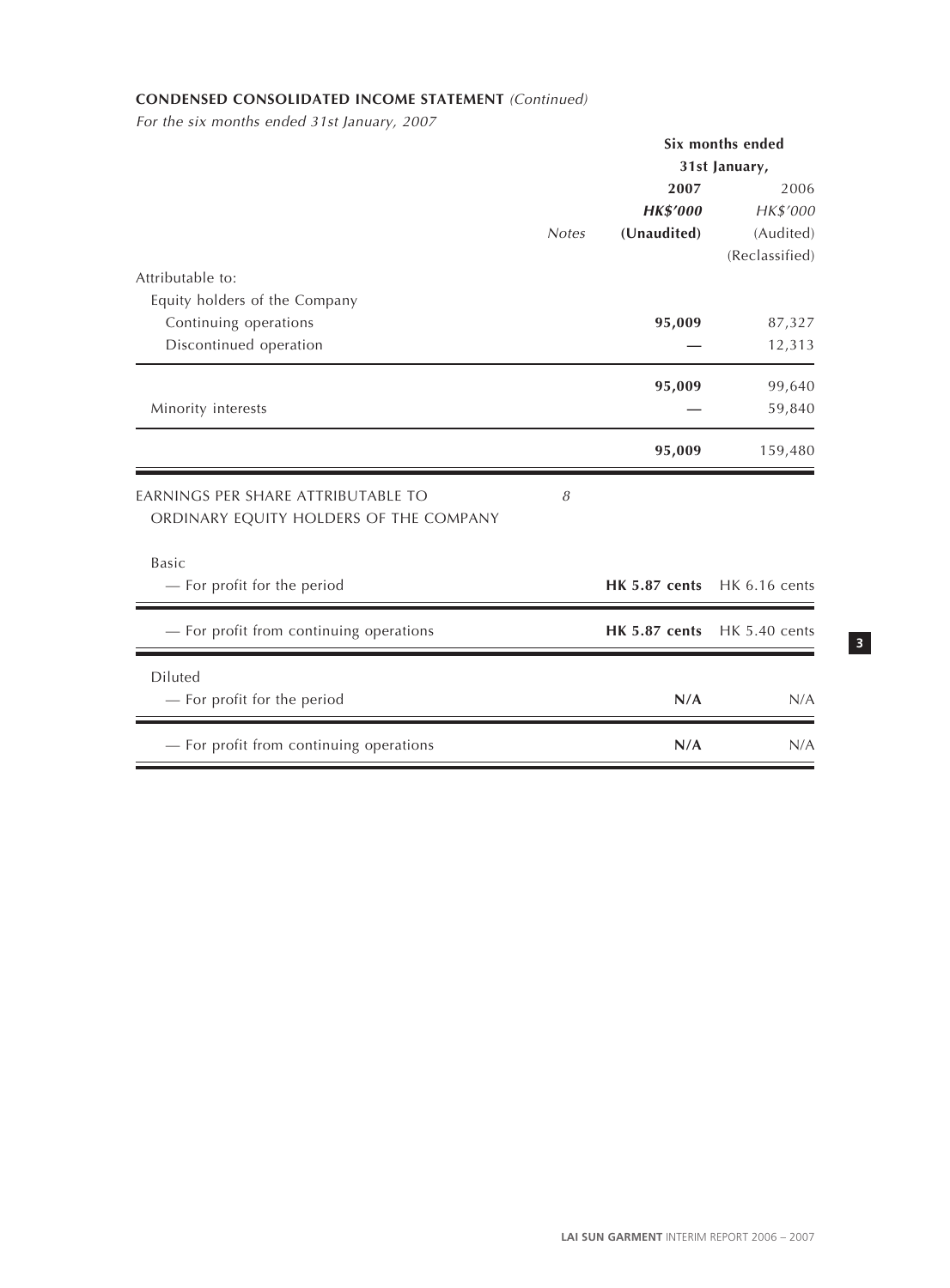# **CONDENSED CONSOLIDATED BALANCE SHEET**

As at 31st January, 2007

|                                                                                                                                                                                                                                                                          | <b>Notes</b> | 31st January,<br>2007<br><b>HK\$'000</b><br>(Unaudited)                          | 31st July,<br>2006<br>HK\$'000<br>(Audited)                              |
|--------------------------------------------------------------------------------------------------------------------------------------------------------------------------------------------------------------------------------------------------------------------------|--------------|----------------------------------------------------------------------------------|--------------------------------------------------------------------------|
| NON-CURRENT ASSETS<br>Property, plant and equipment<br>Investment properties<br>Properties under development<br>Interests in associates<br>Available-for-sale equity investments<br>Loan receivable<br>Promissory note receivable                                        |              | 3,844<br>140,500<br>152,210<br>2,428,048<br>466,946<br>167,000                   | 4,276<br>119,100<br>138,494<br>2,268,218<br>466,946<br>40,730<br>167,000 |
| Total non-current assets                                                                                                                                                                                                                                                 |              | 3,358,548                                                                        | 3,204,764                                                                |
| <b>CURRENT ASSETS</b><br>Debtors, deposits and other receivables<br>Cash and cash equivalents                                                                                                                                                                            | 10           | 9,252<br>68,511                                                                  | 6,159<br>34,692                                                          |
| Total current assets                                                                                                                                                                                                                                                     |              | 77,763                                                                           | 40,851                                                                   |
| <b>CURRENT LIABILITIES</b><br>Tax payable<br>Creditors, deposits received and accruals                                                                                                                                                                                   | 11           | 231<br>18,082                                                                    | 231<br>15,648                                                            |
| Total current liabilities                                                                                                                                                                                                                                                |              | 18,313                                                                           | 15,879                                                                   |
| net current assets                                                                                                                                                                                                                                                       |              | 59,450                                                                           | 24,972                                                                   |
| <b>TOTAL ASSETS LESS CURRENT LIABILITIES</b>                                                                                                                                                                                                                             |              | 3,417,998                                                                        | 3,229,736                                                                |
| NON-CURRENT LIABILITIES<br>Interest-bearing other borrowings<br>Note payable<br>Accrued interest payable<br>Deferred tax liabilities                                                                                                                                     |              | (31, 745)<br>(195,000)<br>(32, 322)<br>(23, 910)                                 | (31, 745)<br>(195,000)<br>(23, 313)<br>(20, 165)                         |
| Total non-current liabilities                                                                                                                                                                                                                                            |              | (282, 977)                                                                       | (270, 223)                                                               |
|                                                                                                                                                                                                                                                                          |              | 3,135,021                                                                        | 2,959,513                                                                |
| EQUITY<br>Equity attributable to equity holders of the Company<br>Issued capital<br>Share premium account<br>Asset revaluation reserve<br>Investment revaluation reserve<br>Share option reserve<br>Capital reserve<br>Exchange fluctuation reserve<br>Retained earnings |              | 16,174<br>1,908,840<br>55,494<br>265,732<br>306<br>148,694<br>138,303<br>601,478 | 16,174<br>1,908,840<br>55,494<br>265,331<br>148,694<br>58,511<br>506,469 |
|                                                                                                                                                                                                                                                                          |              | 3,135,021                                                                        | 2,959,513                                                                |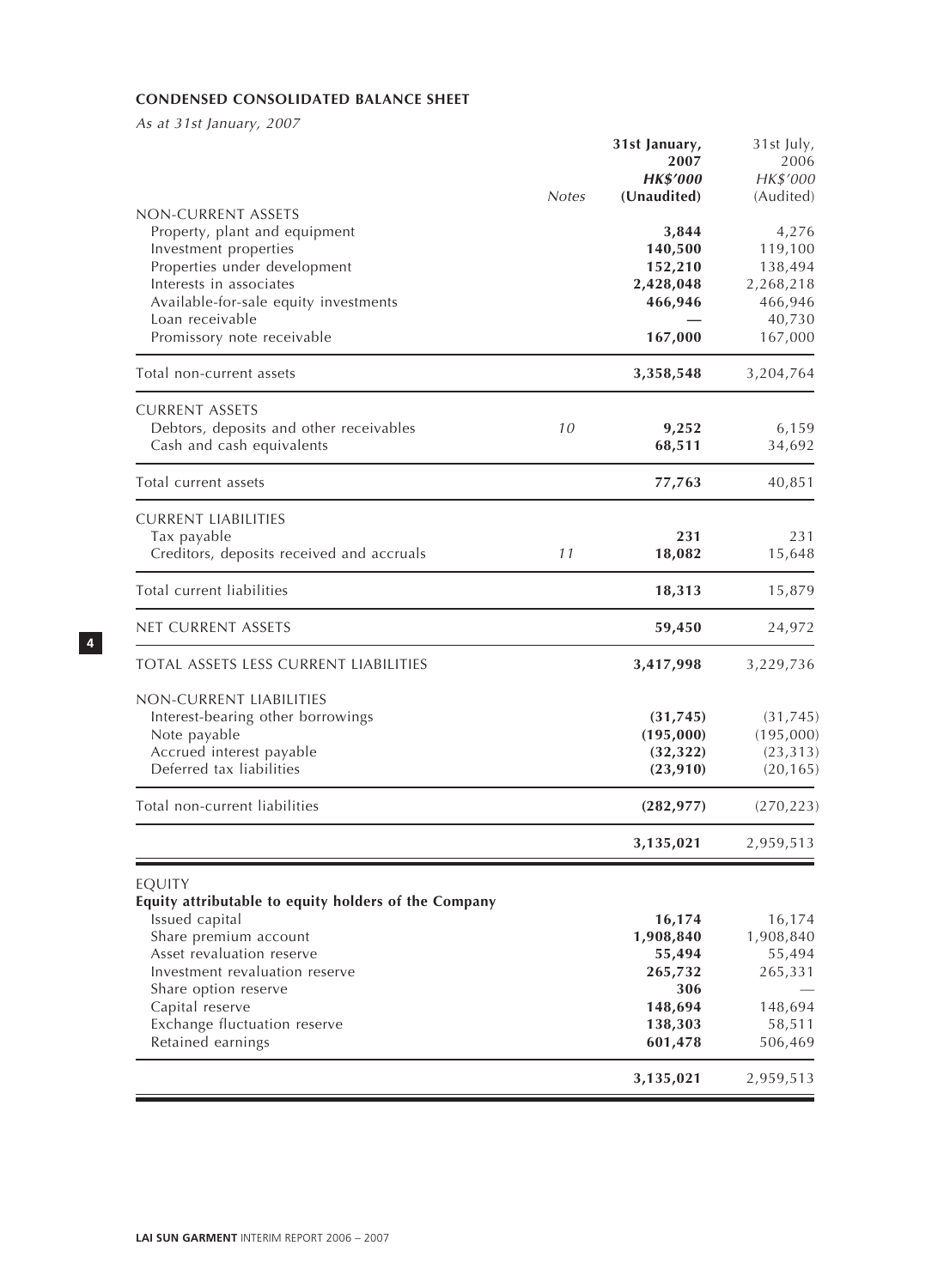# **CONDENSED CONSOLIDATED STATEMENT OF CHANGES IN EQUITY**

For the six months ended 31st January, 2007

|                                                                             | Attributable to equity holders of the Company |                                         |                                             |                                                  |                                        |                                |                                                |                                  |                       |                                   |                   |
|-----------------------------------------------------------------------------|-----------------------------------------------|-----------------------------------------|---------------------------------------------|--------------------------------------------------|----------------------------------------|--------------------------------|------------------------------------------------|----------------------------------|-----------------------|-----------------------------------|-------------------|
|                                                                             | Issued<br>capital<br>HK\$'000                 | Share<br>premium<br>account<br>HK\$'000 | Asset<br>revaluation<br>reserve<br>HK\$'000 | Investment<br>revaluation<br>reserve<br>HK\$'000 | Share<br>option<br>reserve<br>HK\$'000 | Capital<br>reserve<br>HK\$'000 | Exchange<br>fluctuation<br>reserve<br>HK\$'000 | Retained<br>earnings<br>HK\$'000 | Sub-total<br>HK\$'000 | Minority<br>interests<br>HK\$'000 | Total<br>HK\$'000 |
| At 31st July, 2006 and<br>1st August, 2006 (Audited)                        | 16,174                                        | 1,908,840                               | 55,494                                      | 265,331                                          |                                        | 148,694                        | 58,511                                         | 506,469                          | 2,959,513             |                                   | 2,959,513         |
| Share of reserve movements<br>of an associate                               |                                               |                                         |                                             | 401                                              | 306                                    |                                | 79,792                                         |                                  | 80,499                |                                   | 80,499            |
| Net income recognised directly<br>in equity                                 |                                               |                                         |                                             | 401                                              | 306                                    |                                | 79,792                                         |                                  | 80,499                |                                   | 80,499            |
| Profit for the period                                                       |                                               |                                         |                                             |                                                  |                                        |                                |                                                | 95,009                           | 95,009                |                                   | 95,009            |
| At 31st January, 2007 (Unaudited)                                           | 16,174                                        | 1,908,840                               | 55,494                                      | 265,732                                          | 306                                    | 148,694                        | 138,303                                        | 601,478                          | 3,135,021             |                                   | 3,135,021         |
| At 31st July, 2005 and<br>1st August, 2005 (Audited)                        | 808,712                                       | 1,116,302                               | 55,799                                      | (12, 663)                                        |                                        | 148,694                        | 43,544                                         | 626,940                          | 2,787,328             | 201,745                           | 2,989,073         |
| Exchange realignment:<br>Subsidiaries<br>Changes in fair values             |                                               |                                         |                                             |                                                  |                                        |                                | 1,278                                          |                                  | 1,278                 |                                   | 1,278             |
| of available-for-sale<br>equity investments<br>Share of reserve movement of |                                               |                                         |                                             | 83,892                                           |                                        |                                |                                                |                                  | 83,892                |                                   | 83,892            |
| an associate                                                                |                                               |                                         |                                             |                                                  |                                        |                                | 4,897                                          |                                  | 4,897                 |                                   | 4,897             |
| Net income recognised directly<br>in equity                                 |                                               |                                         |                                             | 83,892                                           |                                        |                                | 6,175                                          |                                  | 90,067                |                                   | 90,067            |
| Profit for the period                                                       |                                               |                                         |                                             |                                                  |                                        |                                |                                                | 99,640                           | 99,640                | 59,840                            | 159,480           |
| Total recognised income for the period                                      |                                               |                                         |                                             | 83,892                                           |                                        |                                | 6,175                                          | 99,640                           | 189,707               | 59,840                            | 249,547           |
| Capital reduction<br>Contribution from minority<br>equity holders           | (792, 538)                                    | 792,538                                 |                                             |                                                  |                                        |                                |                                                |                                  |                       | 10,859                            | 10,859            |
| At 31st January, 2006 (Audited)                                             | 16,174                                        | 1,908,840                               | 55,799                                      | 71,229                                           |                                        | 148,694                        | 49,719                                         | 726,580                          | 2,977,035             | 272,444                           | 3,249,479         |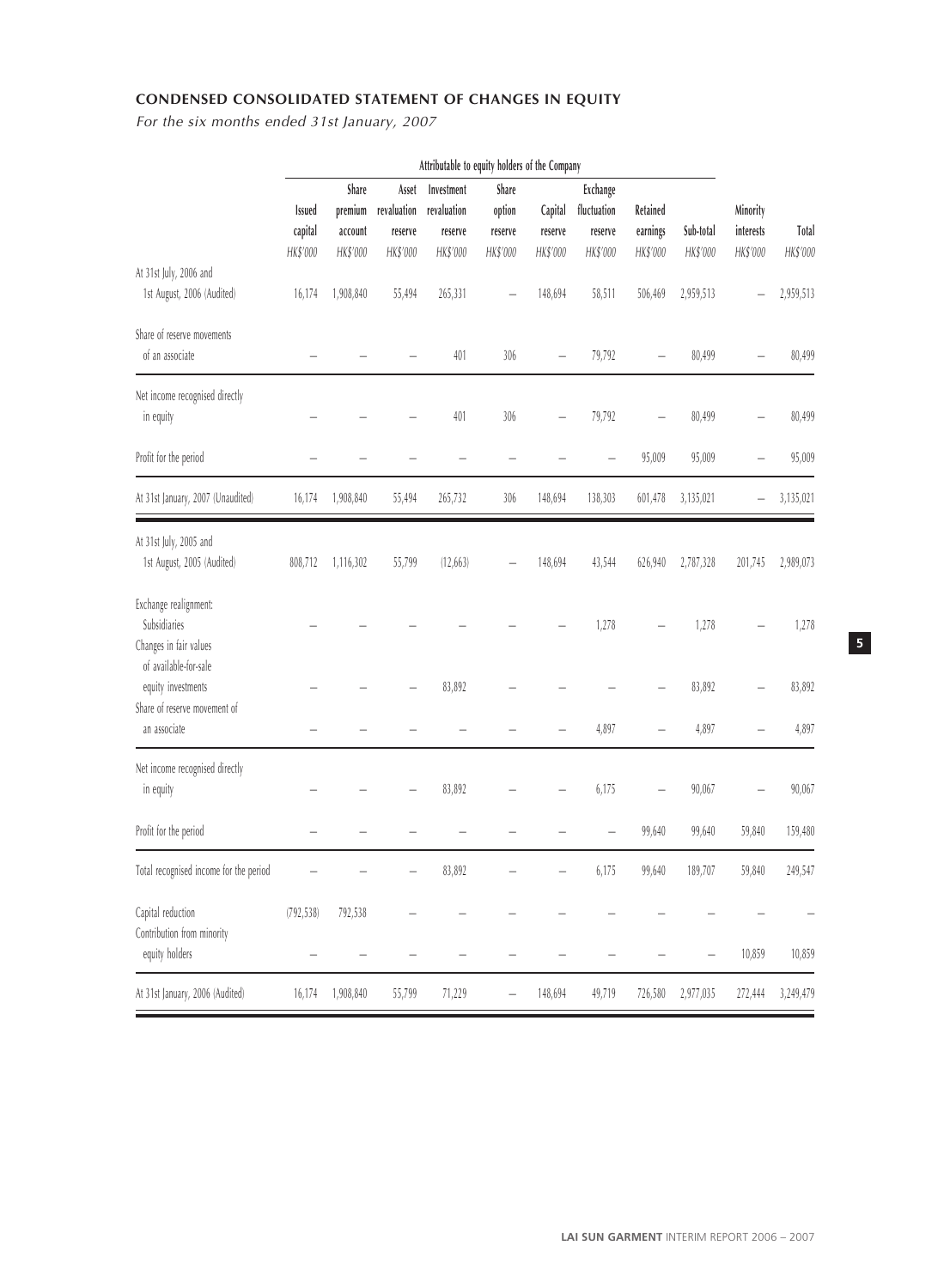# **CONDENSED CONSOLIDATED CASH FLOW STATEMENT**

For the six months ended 31st January, 2007

|                                                                                                                                                 | Six months ended<br>31st January,      |                                   |
|-------------------------------------------------------------------------------------------------------------------------------------------------|----------------------------------------|-----------------------------------|
|                                                                                                                                                 | 2007<br><b>HK\$'000</b><br>(Unaudited) | 2006<br>HK\$'000<br>(Audited)     |
| NET CASH OUTFLOW FROM OPERATING ACTIVITIES<br>NET CASH INFLOW/(OUTFLOW) FROM INVESTING ACTIVITIES<br>NET CASH OUTFLOW FROM FINANCING ACTIVITIES | (10, 276)<br>44,145<br>(50)            | (16, 866)<br>(88, 587)<br>(1,681) |
| NET INCREASE/(DECREASE) IN CASH AND CASH EQUIVALENTS<br>Cash and cash equivalents at beginning of period                                        | 33,819<br>34,692                       | (107, 134)<br>383,932             |
| CASH AND CASH EQUIVALENTS AT END OF PERIOD                                                                                                      | 68,511                                 | 276,798                           |
| ANALYSIS OF BALANCES OF CASH AND CASH EQUIVALENTS<br>Cash and bank balances<br>Non-pledged time deposits with original maturity                 | 11,511                                 | 152,835                           |
| of less than three months when acquired<br><b>Bank overdrafts</b>                                                                               | 57,000                                 | 126,743<br>(2,780)                |
|                                                                                                                                                 | 68,511                                 | 276,798                           |

**LAI SUN GARMENT** INTERIM REPORT 2006 – 2007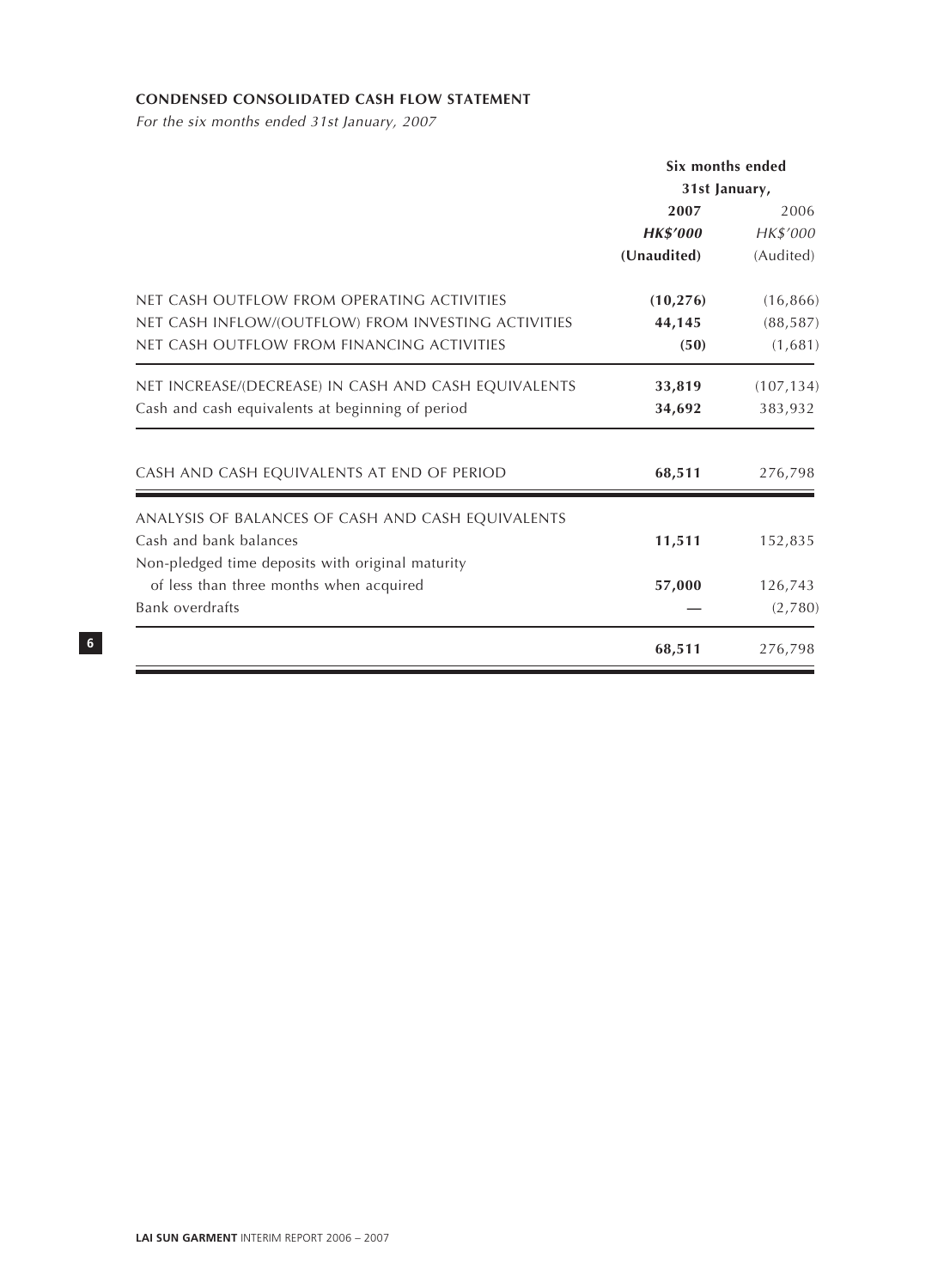# **1. BASIS OF PREPARATION**

The unaudited condensed consolidated interim financial statements of the Group for the six months ended 31st January, 2007 have been prepared in accordance with the applicable disclosure requirements of Appendix 16 to the Rules Governing the Listing of Securities on The Stock Exchange of Hong Kong Limited (the "Listing Rules") and with Hong Kong Accounting Standard ("HKAS") 34 "Interim Financial Reporting" issued by the Hong Kong Institute of Certified Public Accountants (the "HKICPA").

The condensed consolidated interim financial statements have not been audited by the Company's auditors but have been reviewed by the Company's audit committee.

The condensed consolidated interim financial statements for the six months ended 31st January, 2006 had been audited by the Company's auditors. Upon the disposal of all the shares of Crocodile Garments Limited ("CGL"), a former subsidiary of the Group, which was principally engaged in manufacture and trading of garments and property investment, held by the Group in May 2006, the Group ceased the business of manufacture and trading of garments. Certain comparative amounts as shown in the condensed consolidated income statement and its relevant notes for the six months ended 31st January, 2006 have been reclassified to present this information by continuing operations and discontinued operation so as to achieve a comparable presentation of result for the current period. Such reclassification has not been reviewed or audited by the Company's auditors.

#### **2. SIGNIFICANT ACCOUNTING POLICIES**

The significant accounting policies and basis of presentation used in the preparation of these interim financial statements are the same as those used in the Group's audited consolidated financial statements for the year ended 31st July, 2006, except as described below:

#### **2.1 Impact of new and revised Hong Kong Financial Reporting Standards ("HKFRS", which also include HKASs and Interpretations)**

The HKICPA has issued a number of new and revised HKFRSs, which are generally effective for accounting periods beginning on or after 1st January, 2006. The Group has adopted the following new and revised HKFRSs which are pertinent to its operations and relevant to these unaudited condensed consolidated interim financial statements:

| HKAS 21 Amendment   | Net Investment in a Foreign Operation               |
|---------------------|-----------------------------------------------------|
| HKAS 39 & HKFRS 4   | Financial Guarantee Contracts                       |
| Amendments          |                                                     |
| $HK(IFRIC)$ — Int 4 | Determining whether an Arrangement contains a Lease |
| $HK(IFRIC)$ — Int 8 | Scope of HKFRS 2                                    |

The adoption of these new and revised HKFRSs has had no material impact on the accounting policies of the Group and the methods of computation in the Group's unaudited condensed consolidated interim financial statements.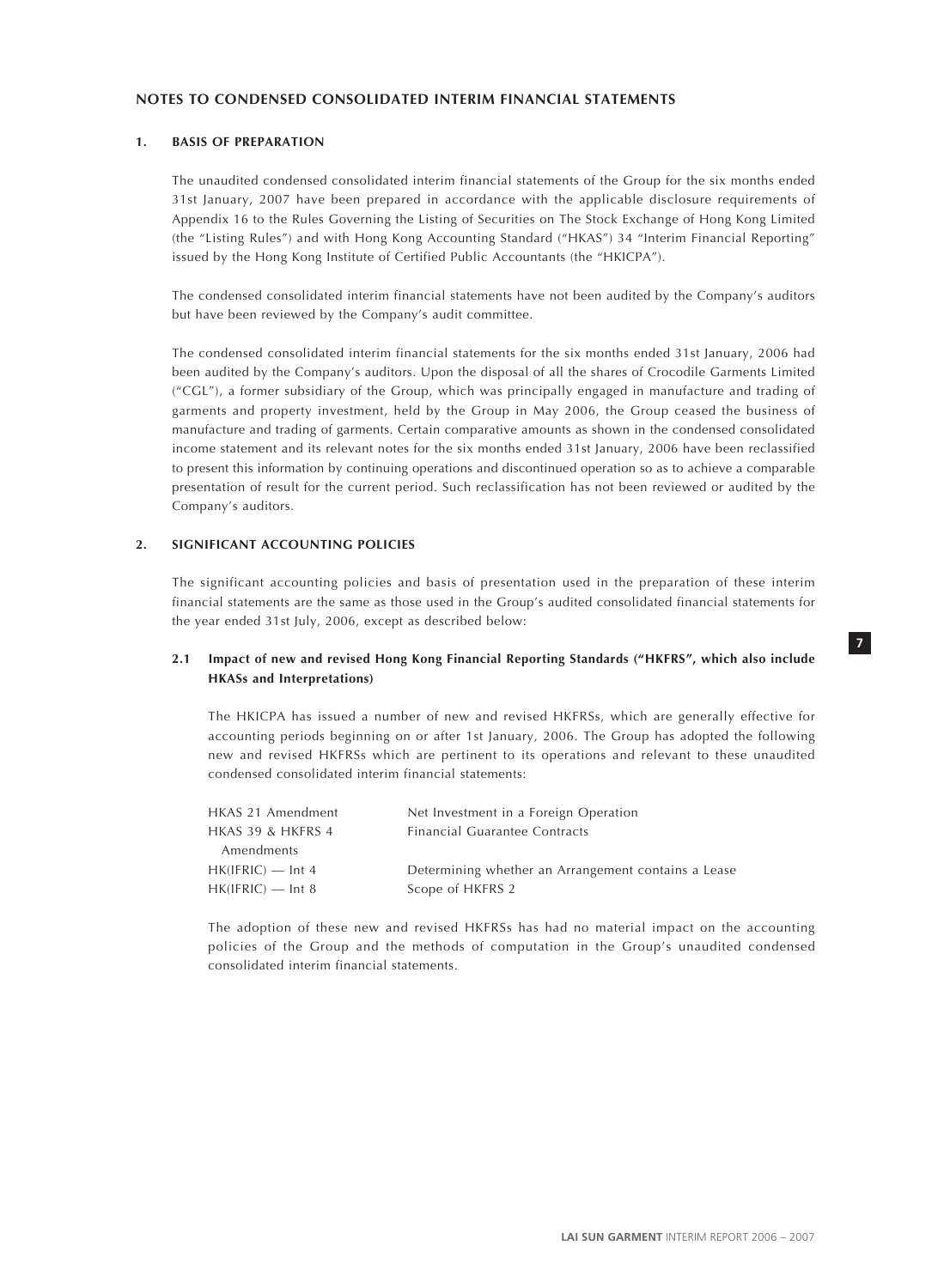# **2. SIGNIFICANT ACCOUNTING POLICIES** (Continued)

#### **2.2 Impact of issued but not yet effective HKFRSs**

The Group has not applied the following new and revised HKFRSs, that have been issued but are not yet effective, in these unaudited condensed consolidated interim financial statements:

| HKAS 1 Amendment     | Capital Disclosures                             |
|----------------------|-------------------------------------------------|
| HKFRS 7              | Financial Instruments: Disclosures              |
| HKFRS 8              | <b>Operating Segments</b>                       |
| $HK(IFRIC)$ — Int 10 | Interim Financial Reporting and Impairment      |
| $HK(IFRIC)$ — Int 11 | HKFRS 2 – Group and Treasury Share Transactions |
| $HK(IFRIC)$ — Int 12 | Service Concession Arrangements                 |

HKAS 1 Amendment shall be applied for annual periods beginning on or after 1st January, 2007. The revised standard will affect the disclosures about qualitative information about the Group's objective, policies and processes for managing capital; quantitative data about what the Company regards as capital; and compliance with any capital requirements and the consequences of any non-compliance.

HKFRS 7 shall be applied for annual periods beginning on or after 1st January, 2007. The standard requires disclosures that enable users of the financial statements to evaluate the significance of the Group's financial instruments and the nature and extent of risks arising from those financial instruments and also incorporates many of the disclosure requirements of HKAS 32.

HKFRS 8 shall be applied for annual periods beginning on or after 1st January, 2009. The standard requires the disclosure of information about the operating segments of the Group, the products and services provided by the segments, the geographical areas in which the Group operates, and revenues from the Group's major customers. The standard will supersede HKAS 14 "Segment Reporting".

HK(IFRIC)-Int 10, HK(IFRIC)-Int 11 and HK(IFRIC)-Int 12 shall be applied for annual periods beginning on or after 1st November, 2006, 1st March, 2007 and 1st January, 2008 respectively.

The Group is in the process of making an assessment of the impact of these new and revised HKFRSs upon initial application. So far, it has concluded that while the adoption of the HKAS 1 Amendment, HKFRS 7 and HKFRS 8 may result in new or amended disclosures, these new and revised HKFRSs are unlikely to have a significant impact on the Group's results of operations and financial position.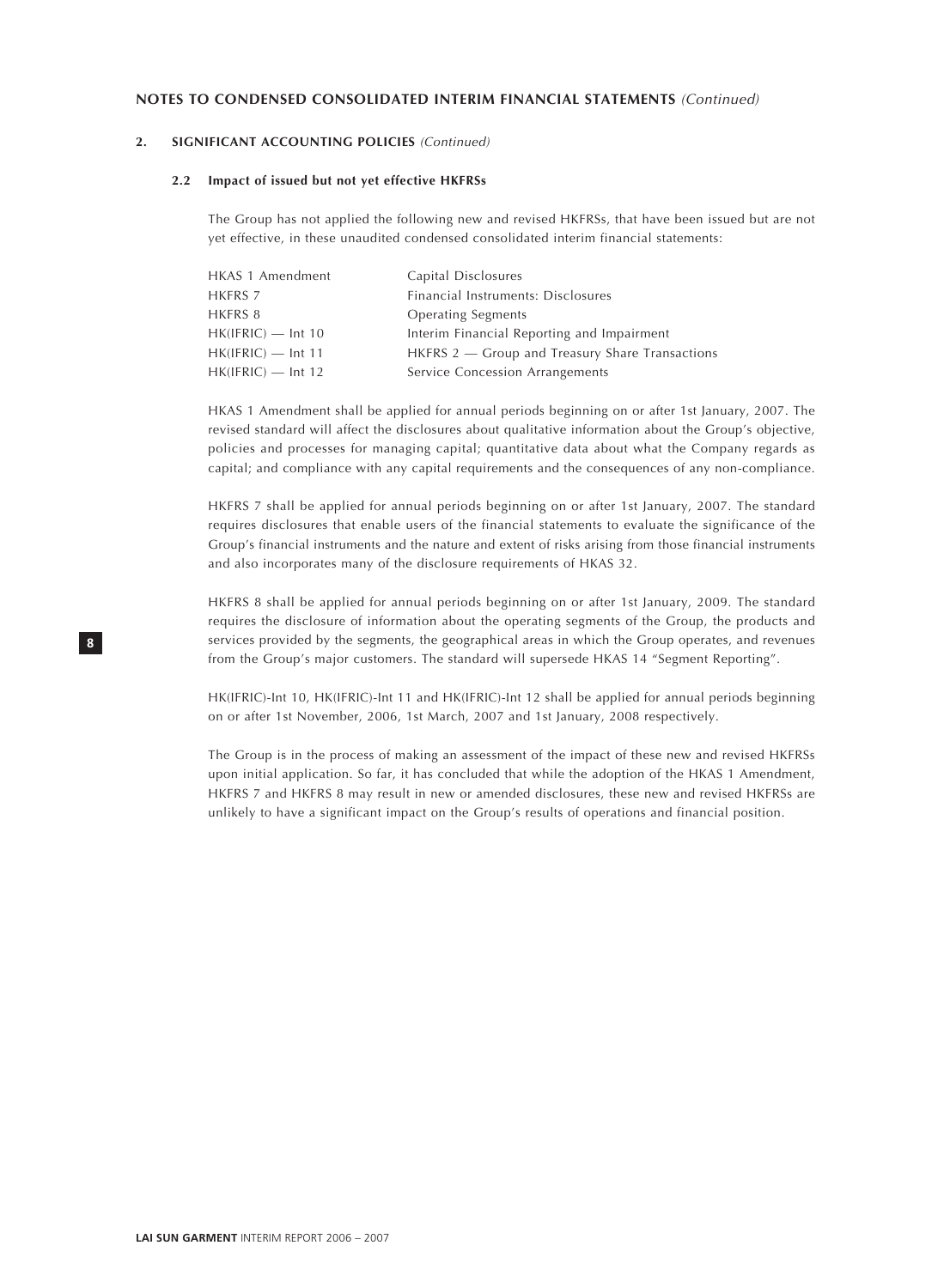#### **3. SEGMENT INFORMATION**

#### **(a) Business segments**

The Group is currently focusing on its property development and property investment businesses. The Group was also involved in the business of manufacture and trading of garments which was discontinued during the year ended 31st July, 2006.

The following table presents revenue and profit/(loss) for the Group's business segments:

|                                                            | Continuing operations |                      |                 |                     |                 |                  |                  | Discontinued operation |                   |           |                                   |           |
|------------------------------------------------------------|-----------------------|----------------------|-----------------|---------------------|-----------------|------------------|------------------|------------------------|-------------------|-----------|-----------------------------------|-----------|
|                                                            |                       | Property development |                 | Property investment |                 | Others           | Sub-total        |                        | Garment operation |           | Consolidated                      |           |
|                                                            |                       | Six months ended     |                 | Six months ended    |                 | Six months ended | Six months ended |                        | Six months ended  |           | Six months ended<br>31st January, |           |
|                                                            |                       | 31st January,        |                 | 31st January,       |                 | 31st January,    | 31st January,    |                        | 31st January,     |           |                                   |           |
|                                                            | 2007                  | 2006                 | 2007            | 2006                | 2007            | 2006             | 2007             | 2006                   | 2007              | 2006      | 2007                              | 2006      |
|                                                            | <b>HK\$'000</b>       | HK\$'000             | <b>HK\$'000</b> | HK\$'000            | <b>HK\$'000</b> | HK\$'000         | <b>HK\$'000</b>  | HK\$'000               | <b>HK\$'000</b>   | HK\$'000  | <b>HK\$'000</b>                   | HK\$'000  |
|                                                            | (Unaudited)           | (Audited)            | (Unaudited)     | (Audited)           | (Unaudited)     | (Audited)        | (Unaudited)      | (Audited)              | (Unaudited)       | (Audited) | (Unaudited)                       | (Audited) |
| Segment revenue:<br>Sales to external                      |                       |                      |                 |                     |                 |                  |                  |                        |                   |           |                                   |           |
| customers<br>Other revenue                                 |                       |                      | 5,372           | 8,473               |                 | 6,220            | 5,372            | 14,693                 |                   | 194,588   | 5,372                             | 209,281   |
| and gain                                                   |                       |                      |                 | 107                 |                 |                  |                  | 107                    |                   | 13,310    |                                   | 13,417    |
| Total                                                      |                       |                      | 5,372           | 8,580               |                 | 6,220            | 5,372            | 14,800                 |                   | 207,898   | 5,372                             | 222,698   |
| Segment results                                            |                       |                      | 10,883          | 150,810             |                 | (5, 128)         | 10,883           | 145,682                |                   | 4,119     | 10,883                            | 149,801   |
| Unallocated other<br>revenue and gain<br>Unallocated other |                       |                      |                 |                     |                 |                  | 10,364           | 5,714                  |                   | 2,951     | 10,364                            | 8,665     |
| operating income                                           |                       |                      |                 |                     |                 |                  | 4,059            |                        |                   |           | 4,059                             |           |
| Profit from operating activities                           |                       |                      |                 |                     |                 |                  | 25,306           | 151,396                |                   | 7,070     | 25,306                            | 158,466   |

### **(b) Geographical segments**

The following table presents revenue for the Group's geographical segments:

|                                                                                   | Hong Kong<br>Six months ended<br>31st January, |                             | <b>Mainland China</b><br>Six months ended<br>31st January, |                             | Consolidated<br>Six months ended<br>31st January, |                             |  |
|-----------------------------------------------------------------------------------|------------------------------------------------|-----------------------------|------------------------------------------------------------|-----------------------------|---------------------------------------------------|-----------------------------|--|
|                                                                                   | 2007                                           | 2006                        | 2007                                                       | 2006                        | 2007                                              | 2006                        |  |
|                                                                                   | <b>HK\$'000</b>                                | HK\$'000                    | <b>HK\$'000</b>                                            | HK\$'000                    | <b>HK\$'000</b>                                   | HK\$'000                    |  |
|                                                                                   | (Unaudited)                                    | (Audited)<br>(Reclassified) | (Unaudited)                                                | (Audited)<br>(Reclassified) | (Unaudited)                                       | (Audited)<br>(Reclassified) |  |
| Segment revenue:<br>Sales to external customers<br>Attributable to a discontinued | 5,372                                          | 131,698                     |                                                            | 77,583                      | 5,372                                             | 209,281                     |  |
| operation                                                                         |                                                | (123, 225)                  |                                                            | (71, 363)                   |                                                   | (194, 588)                  |  |
| Revenue from continuing<br>operations                                             | 5,372                                          | 8,473                       |                                                            | 6,220                       | 5,372                                             | 14,693                      |  |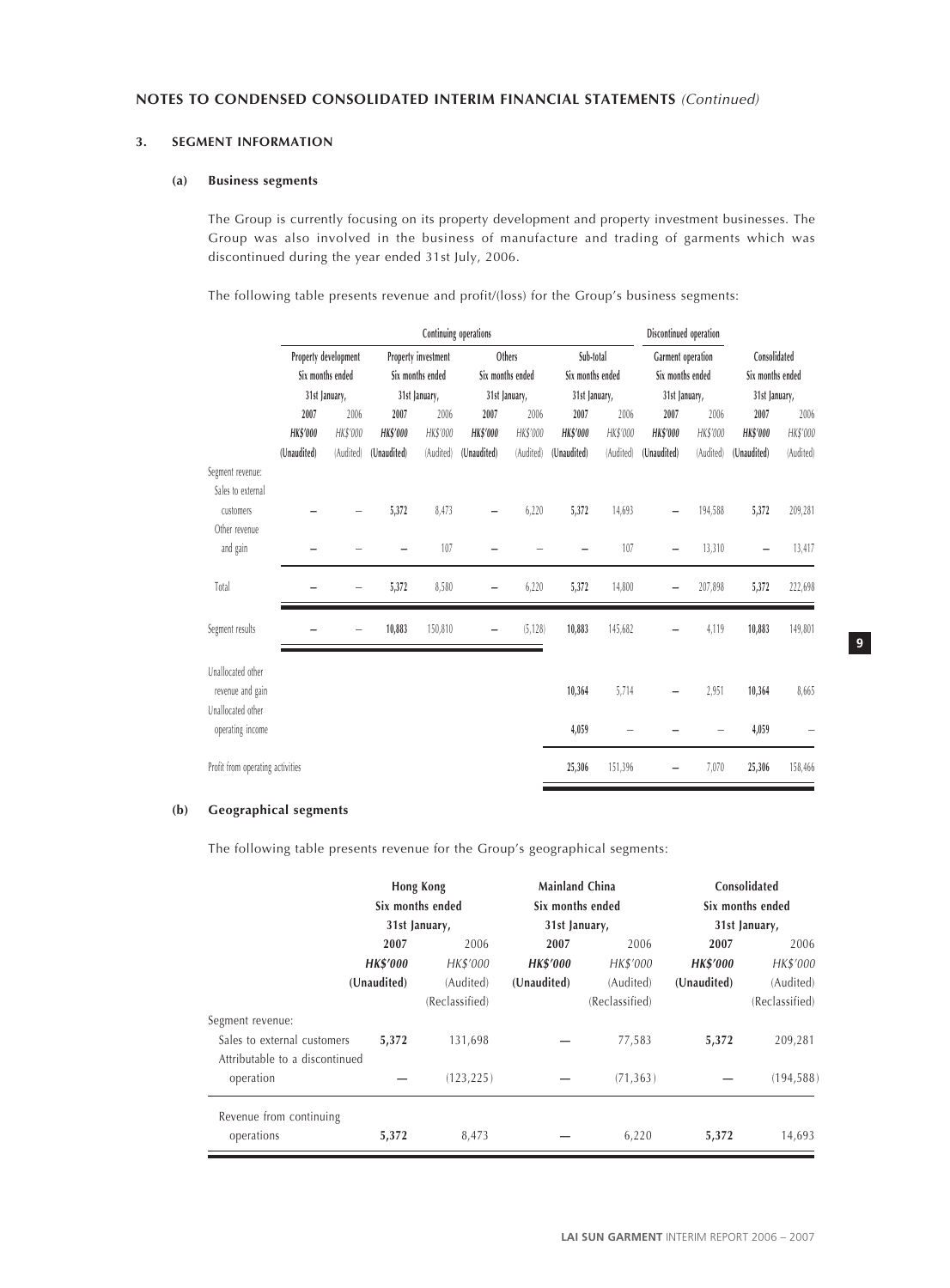# **4. OTHER REVENUE AND GAIN**

|                                     | Continuing operations<br>Six months ended |                |                 | Discontinued operation<br>Six months ended | Total<br>Six months ended |                |  |
|-------------------------------------|-------------------------------------------|----------------|-----------------|--------------------------------------------|---------------------------|----------------|--|
|                                     |                                           | 31st January,  |                 | 31st January,                              |                           | 31st January,  |  |
|                                     | 2007                                      | 2006           | 2007            | 2006                                       | 2007                      | 2006           |  |
|                                     | <b>HK\$'000</b>                           | HK\$'000       | <b>HK\$'000</b> | HK\$'000                                   | <b>HK\$'000</b>           | HK\$'000       |  |
|                                     | (Unaudited)                               | (Audited)      | (Unaudited)     | (Audited)                                  | (Unaudited)               | (Audited)      |  |
|                                     |                                           | (Reclassified) |                 | (Reclassified)                             |                           | (Reclassified) |  |
| Royalty income                      |                                           |                |                 | 11,532                                     |                           | 11,532         |  |
| Unrealised gain on revaluation      |                                           |                |                 |                                            |                           |                |  |
| of equity investments at fair value |                                           |                |                 |                                            |                           |                |  |
| through profit or loss              |                                           | 696            |                 |                                            |                           | 696            |  |
| Dividend income from equity         |                                           |                |                 |                                            |                           |                |  |
| investments at fair value through   |                                           |                |                 |                                            |                           |                |  |
| profit or loss                      |                                           | 458            |                 |                                            |                           | 458            |  |
| Interest income from bank deposits  | 941                                       | 963            |                 | 2,951                                      | 941                       | 3,914          |  |
| Other interest income               | 9,423                                     | 3,597          |                 |                                            | 9,423                     | 3,597          |  |
| Others                              |                                           | 107            |                 | 1,778                                      |                           | 1,885          |  |
|                                     | 10,364                                    | 5,821          |                 | 16,261                                     | 10,364                    | 22,082         |  |

# **5. PROFIT FROM OPERATING ACTIVITIES**

**10**

The Group's profit from operating activities is arrived at after charging/(crediting):

|                                           | Continuing operations<br>Six months ended |                |                 | Discontinued operation<br>Six months ended | Total<br>Six months ended |                |  |
|-------------------------------------------|-------------------------------------------|----------------|-----------------|--------------------------------------------|---------------------------|----------------|--|
|                                           |                                           | 31st January,  |                 | 31st January,                              | 31st January,             |                |  |
|                                           | 2007                                      | 2006           | 2007            | 2006                                       | 2007                      | 2006           |  |
|                                           | <b>HK\$'000</b>                           | HK\$'000       | <b>HK\$'000</b> | HK\$'000                                   | <b>HK\$'000</b>           | HK\$'000       |  |
|                                           | (Unaudited)                               | (Audited)      | (Unaudited)     | (Audited)                                  | (Unaudited)               | (Audited)      |  |
|                                           |                                           | (Reclassified) |                 | (Reclassified)                             |                           | (Reclassified) |  |
| Depreciation                              | 915                                       | 870            |                 | 5,808                                      | 915                       | 6,678          |  |
| Reversal of impairment for                |                                           |                |                 |                                            |                           |                |  |
| loan and interest receivable <sup>*</sup> | (4,059)                                   |                |                 |                                            | (4,059)                   |                |  |
| Write-back of provision for               |                                           |                |                 |                                            |                           |                |  |
| slow-moving inventories**                 |                                           |                |                 | (2,922)                                    |                           | (2,922)        |  |
| Loss on disposal of items of              |                                           |                |                 |                                            |                           |                |  |
| property, plant and equipment             |                                           |                |                 | 14                                         |                           | 14             |  |

\* This item is included in "Other operating income/(expenses), net" on the face of the condensed consolidated income statement.

\*\* This item is included in "Cost of sales" on the face of the condensed consolidated income statement.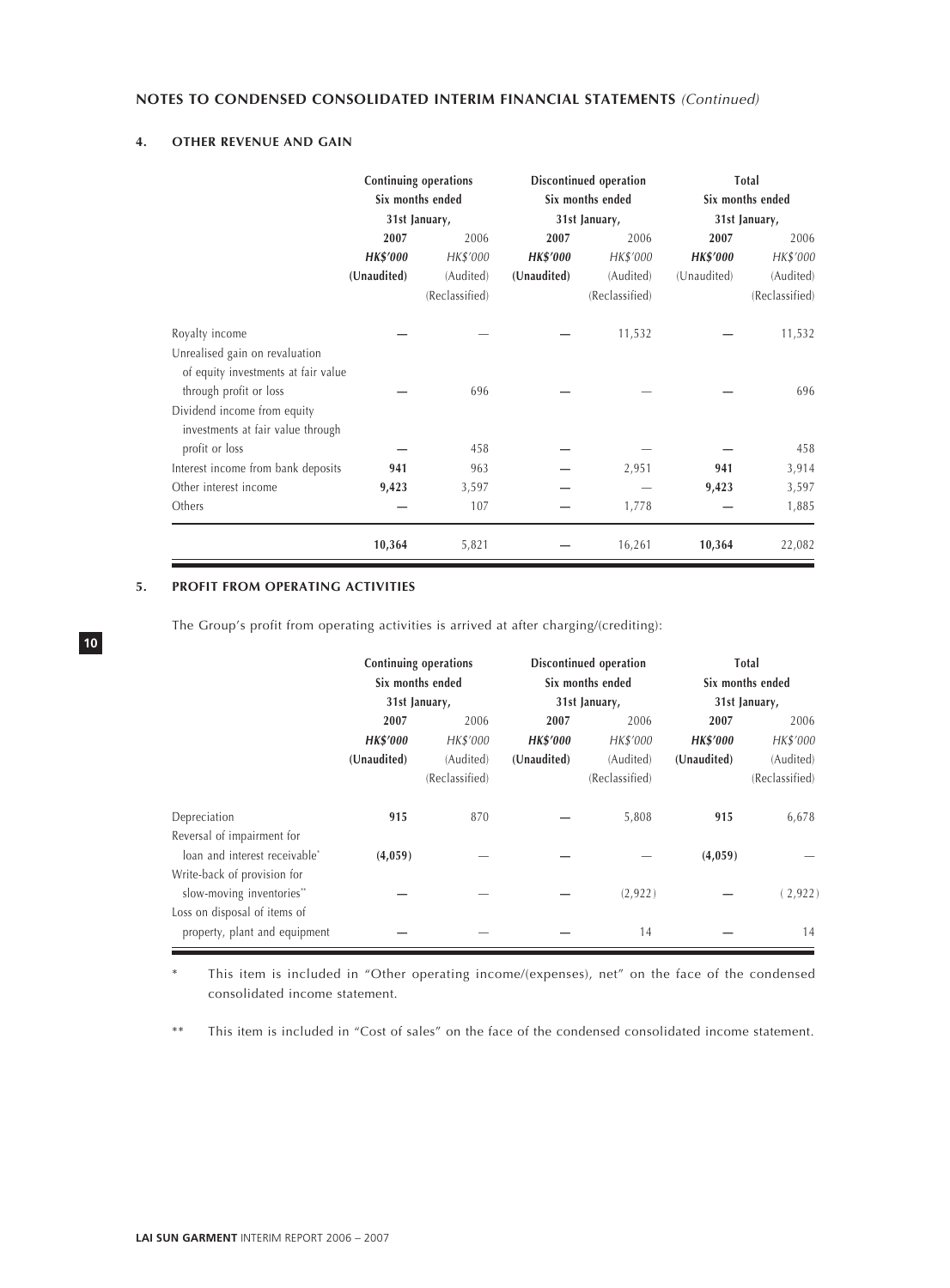#### **6. FINANCE COSTS**

|                                                              |                 | Six months ended |  |
|--------------------------------------------------------------|-----------------|------------------|--|
|                                                              | 31st January,   |                  |  |
|                                                              | 2007            | 2006             |  |
|                                                              | <b>HK\$'000</b> | HK\$'000         |  |
|                                                              | (Unaudited)     | (Audited)        |  |
|                                                              |                 | (Reclassified)   |  |
| Interests on:                                                |                 |                  |  |
| Bank loans and overdrafts wholly repayable within five years |                 | 802              |  |
| Note payable and other borrowings wholly repayable within    |                 |                  |  |
| five years                                                   | 9,011           | 10,695           |  |
| Total interest expense                                       | 9,011           | 11,497           |  |
| Bank charges and refinancing charges                         | 50              |                  |  |
|                                                              | 9,061           | 11,497           |  |
| Attributable to continuing operations                        | 9,061           | 10,695           |  |
| Attributable to a discontinued operation                     |                 | 802              |  |
|                                                              |                 |                  |  |
|                                                              | 9,061           | 11,497           |  |

# **7. TAX**

Hong Kong profits tax has been provided at the rate of 17.5% (six months ended 31st January, 2006: 17.5%) on the estimated assessable profits arising in Hong Kong during the period. Taxes on profits assessable elsewhere have been calculated at the rates of tax prevailing in places in which the Group operates, based on existing legislation, interpretations and practices in respect thereof.

|                                          |                 | Six months ended |
|------------------------------------------|-----------------|------------------|
|                                          |                 | 31st January,    |
|                                          | 2007            | 2006             |
|                                          | <b>HK\$'000</b> | HK\$'000         |
|                                          | (Unaudited)     | (Audited)        |
|                                          |                 | (Reclassified)   |
| Provision for the period:                |                 |                  |
| Deferred tax                             | 3,745           | 24,858           |
| Prior periods' overprovision:            |                 |                  |
| Mainland China                           |                 | (10, 606)        |
| Tax charge for the period                | 3,745           | 14,252           |
| Attributable to continuing operations    | 3,745           | 30,398           |
| Attributable to a discontinued operation |                 | (16, 146)        |
|                                          | 3,745           | 14,252           |
|                                          |                 |                  |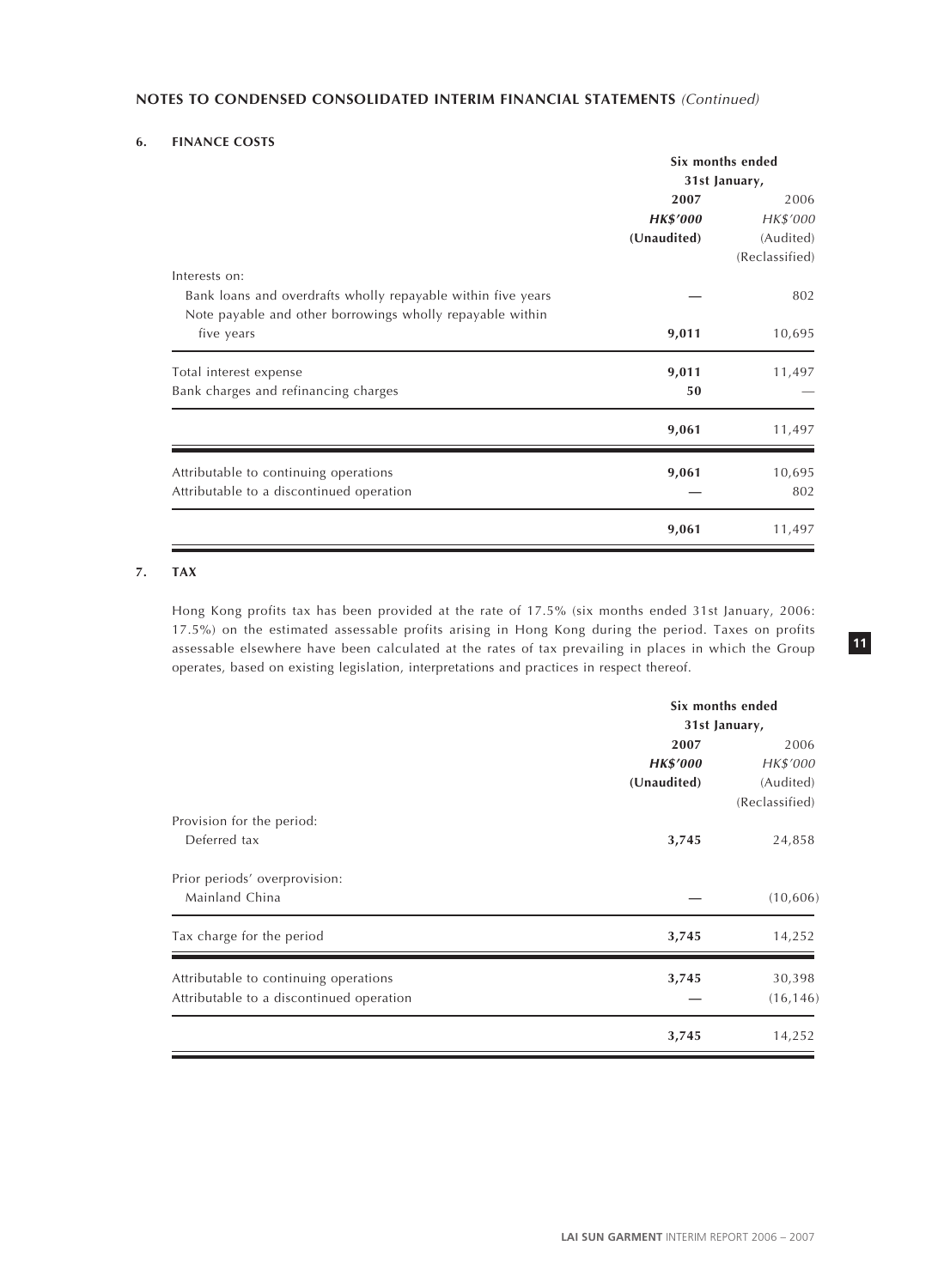# **8. EARNINGS PER SHARE ATTRIBUTABLE TO ORDINARY EQUITY HOLDERS OF THE COMPANY**

The calculation of basic earnings per share is based on profit for the period attributable to ordinary equity holders of the Company and the weighted average number of ordinary shares in issue during the period.

The diluted earnings per share for the six months ended 31st January, 2007 and 2006 have not been disclosed as no diluting event existed during these periods.

The calculation of basic earnings per share is based on:

|                                                                | Six months ended |                |  |
|----------------------------------------------------------------|------------------|----------------|--|
|                                                                | 31st January,    |                |  |
|                                                                | 2007             | 2006           |  |
|                                                                | <b>HK\$'000</b>  | HK\$'000       |  |
|                                                                | (Unaudited)      | (Audited)      |  |
|                                                                |                  | (Reclassified) |  |
| Earnings                                                       |                  |                |  |
| Profit attributable to ordinary equity holders of the Company, |                  |                |  |
| used in the basic earnings per share calculation:              |                  |                |  |
| From continuing operations                                     | 95,009           | 87,327         |  |
| From discontinued operation                                    |                  | 12,313         |  |
|                                                                | 95,009           | 99,640         |  |
| Shares                                                         |                  |                |  |
| Weighted average number of ordinary shares in issue during the |                  |                |  |
| period used in the basic earnings per share calculation        | 1,617,423,423    | 1,617,423,423  |  |

**12**

# **9. RELATED PARTY TRANSACTIONS**

#### **(a) Transactions with related parties**

|                                                 |              | Six months ended |           |  |
|-------------------------------------------------|--------------|------------------|-----------|--|
|                                                 |              | 31st January,    |           |  |
|                                                 |              | 2007             | 2006      |  |
|                                                 |              | <b>HK\$'000</b>  | HK\$'000  |  |
|                                                 | <b>Notes</b> | (Unaudited)      | (Audited) |  |
| Rental expense and building management          |              |                  |           |  |
| fee paid and payable to:                        |              |                  |           |  |
| Lai Sun Textiles Company Limited                | (i)          |                  | 1,060     |  |
| Related companies                               | (ii)         | 421              | 1,867     |  |
| Interest expense on note payable to and         |              |                  |           |  |
| other borrowing granted by late Mr. Lim Por Yen | (iii)        | 9,011            | 8,257     |  |
| Interest expense on other borrowing granted by  |              |                  |           |  |
| Mr. Lam Kin Ngok, Peter                         | (iii)        |                  | 2,438     |  |
| Interest income received and receivable from    |              |                  |           |  |
| an associate of the Group,                      |              |                  |           |  |
| Lai Fung Holdings Limited ("Lai Fung")          | (iv)         | 6,635            |           |  |
| Consideration paid and payable to CGL pursuant  |              |                  |           |  |
| to a joint venture agreement for contributing   |              |                  |           |  |
| an investment property as security for          |              |                  |           |  |
| the construction finance                        | (v)          | 4,260            |           |  |
|                                                 |              |                  |           |  |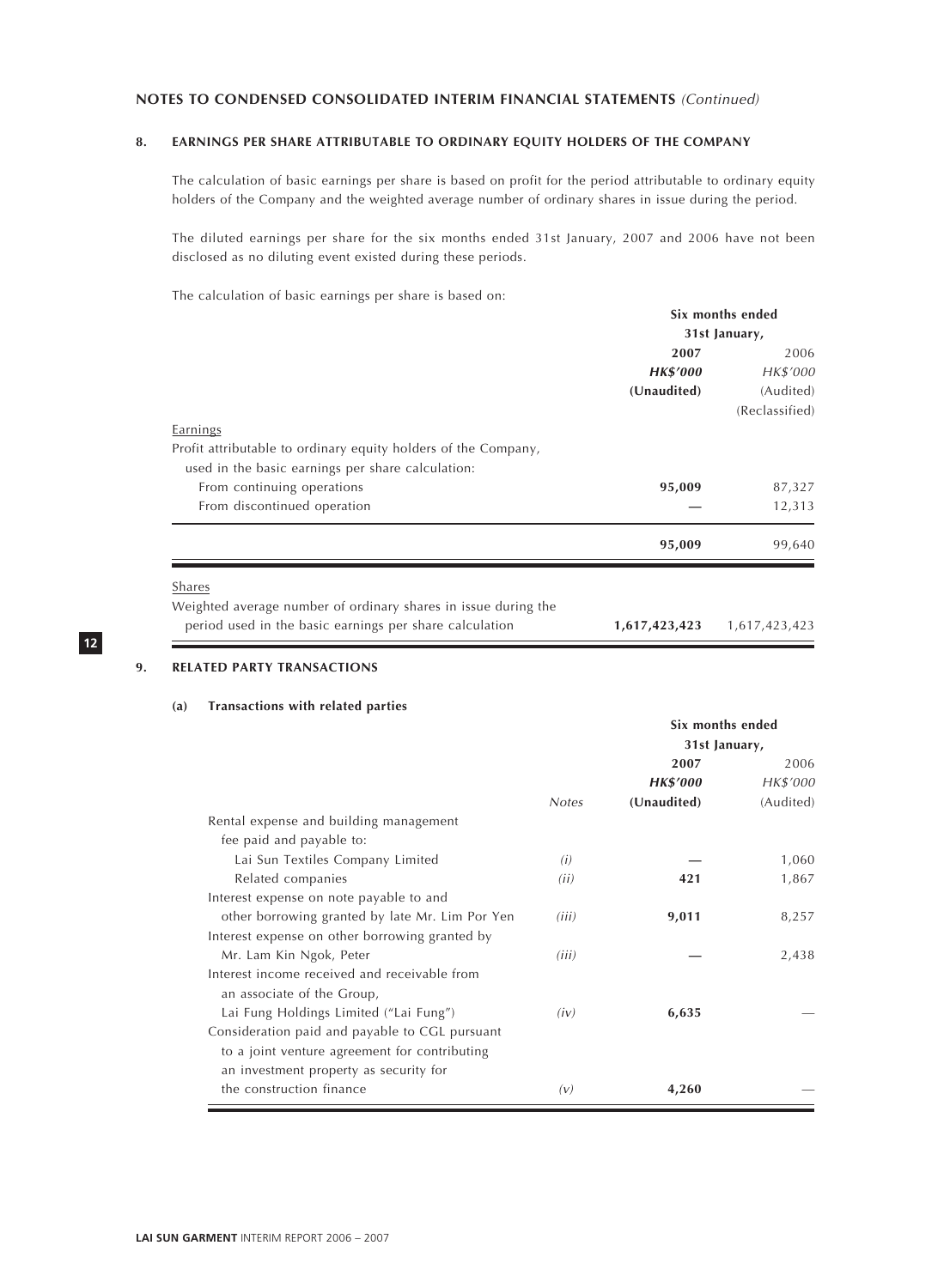# **9. RELATED PARTY TRANSACTIONS** (Continued)

#### **(a) Transactions with related parties** (Continued)

Notes:

- (i) Lai Sun Textiles Company Limited is a company beneficially owned by certain directors of the Company. Rental expense and building management fee were paid to this related company pursuant to the respective lease agreements.
- (ii) Rental expense and building management fee were paid to these related companies, of which certain directors of the Company are also directors of these related companies, based on terms stated in the respective lease agreements.
- (iii) The interest expense was charged at the prevailing Hong Kong dollar prime rate as quoted by a designated bank in Hong Kong in respect of the other borrowings and note payable.
- (iv) The interest income was charged at the prevailing Hong Kong dollar prime rate as quoted by a designated bank in Hong Kong in respect of the promissory note receivable from Lai Fung, an associate of the Group.
- (v) In consideration of CGL contributing a property as security for the construction finance of a joint development project of the Group and CGL, the Group agreed to make quarterly payments of HK\$2,130,000 to CGL for the period from the date of delivery of vacant possession of the property for development to the date of issuance of a certificate of practical completion of construction.

#### **(b) Compensation of key management personnel of the Group**

|                              | Six months ended<br>31st January, |           |  |
|------------------------------|-----------------------------------|-----------|--|
|                              | 2007                              | 2006      |  |
|                              | <b>HK\$'000</b>                   | HK\$'000  |  |
|                              | (Unaudited)                       | (Audited) |  |
| Short term employee benefits | 3,723                             | 6,326     |  |
| Post-employment benefits     | 13                                | 25        |  |
|                              | 3,736                             | 6,351     |  |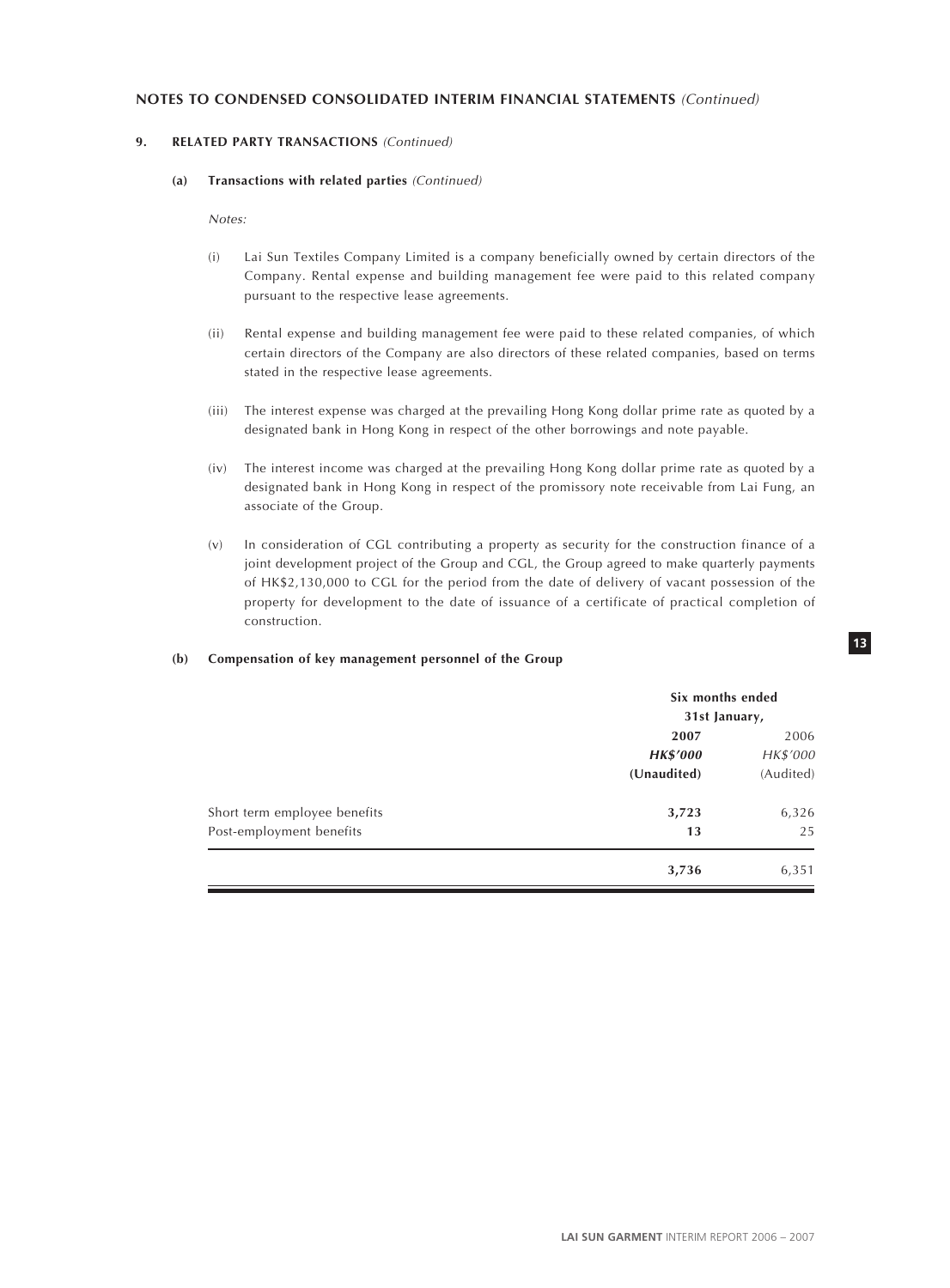# **10. DEBTORS, DEPOSITS AND OTHER RECEIVABLES**

The Group's major businesses are property development and property investment. The major income derived during the interim period is rental income. Rent and related charges in respect of the leasing of properties are receivable from tenants, and are normally payable in advance with rental deposits received in accordance with the terms of the tenancy agreements. In view of the Group's trade debtors relate to a number of diversified customers, there is no significant concentration of credit risk. Trade debtors are noninterest bearing.

An aged analysis of the debtors, based on invoice date, as at the balance sheet date is as follows:

|                                | 31st January,<br>2007<br><b>HK\$'000</b> | 31st July,<br>2006<br>HK\$'000 |
|--------------------------------|------------------------------------------|--------------------------------|
|                                | (Unaudited)                              | (Audited)                      |
| Debtors:<br>Current to 90 days | 219                                      | 394                            |
| 91 to 180 days                 | $\overline{2}$                           | 41                             |
| 181 to 365 days                |                                          | 27                             |
|                                | 221                                      | 462                            |
| Deposits and other receivables | 9,031                                    | 5,697                          |
|                                | 9,252                                    | 6,159                          |

# **11. CREDITORS, DEPOSITS RECEIVED AND ACCRUALS**

An aged analysis of the creditors, based on invoice date, as at the balance sheet date is as follows:

|                                | 31st January,<br>2007          | 31st July,<br>2006    |
|--------------------------------|--------------------------------|-----------------------|
|                                | <b>HK\$'000</b><br>(Unaudited) | HK\$'000<br>(Audited) |
| Creditors:                     |                                |                       |
| Current to 90 days             | 19                             | 258                   |
| Deposits received and accruals | 18,063                         | 15,390                |
|                                | 18,082                         | 15,648                |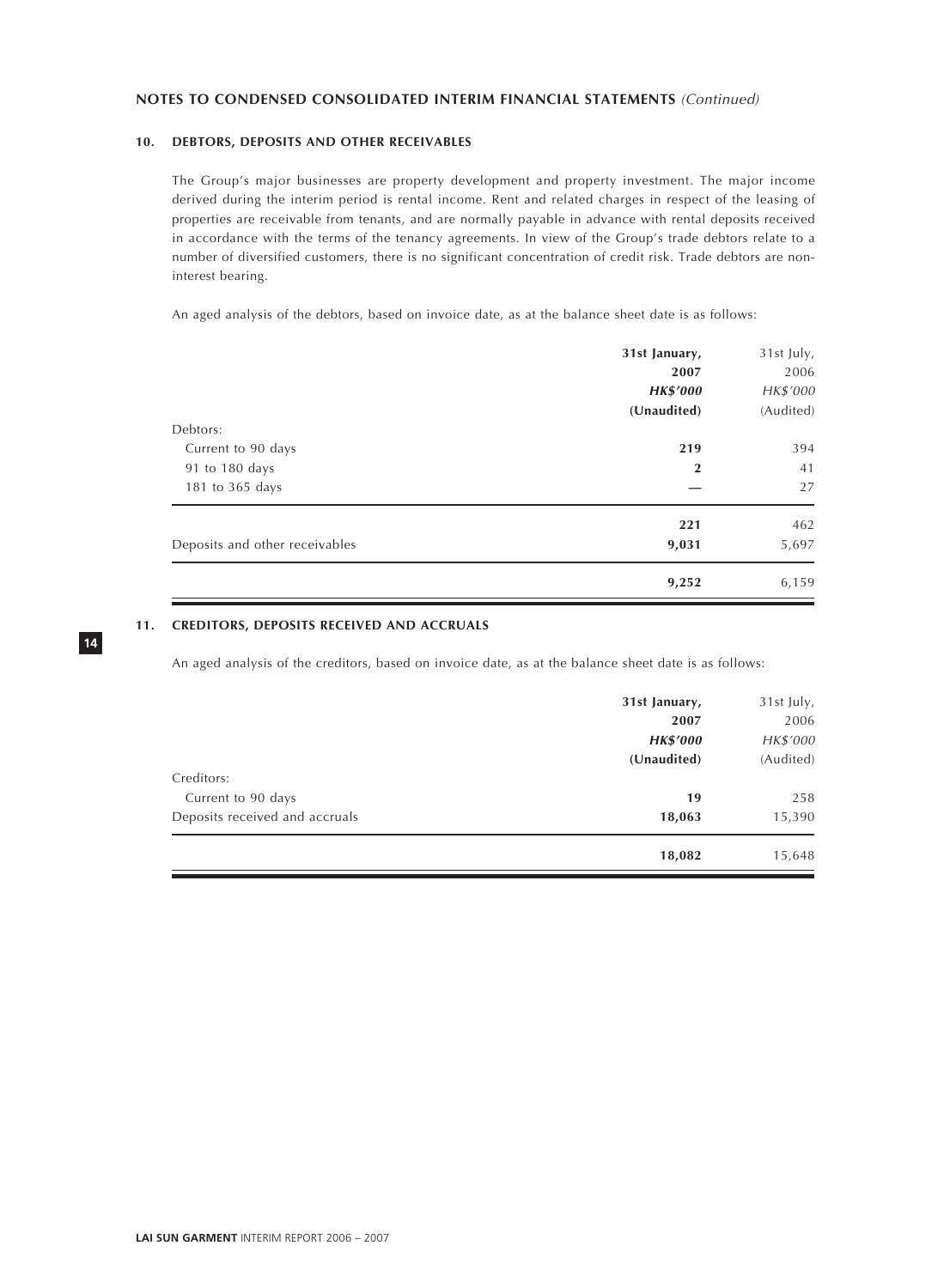# **12. CONTINGENT LIABILITIES**

During the year ended 31st July, 2006, the Group disposed of its entire interests in Assetop Asia Limited ("Assetop"), a then wholly-owned subsidiary of the Group, to Goldthrope Limited ("Goldthrope"), a whollyowned subsidiary of Lai Fung. The principal asset held by Assetop is a property under development (the "Property") in Shanghai, the Mainland of China (the "PRC"). Certain subsidiaries of Assetop in the PRC are undergoing merger by absorption and completion of the merger is conditional upon approval of the relevant PRC government authorities. The parties have applied to the relevant authorities for such approval. The Company has agreed to indemnify Lai Fung and Goldthrope against all losses incurred by Lai Fung and Goldthrope as a result of the merger of the above mentioned subsidiaries not being completed or the resettlement costs of approximately RMB124 million (equivalent to approximately HK\$119 million), which had been incurred and paid in prior years in connection with the relocation of the original inhabitants and the demolition of the then building structure erected on the Property (the "Resettlement Costs"), not being tax deductible, up to a maximum amount of HK\$102,000,000, which was estimated based on the prevailing tax regulations. The liability of the Company under this indemnity will terminate on 29th May, 2012. The Resettlement Costs are properly incurred for the project and are properly recorded in the books of the PRC subsidiaries of Assetop. Based on the prevailing rules and regulations, the directors of the Company consider such Resettlement Costs are tax deductible and thus no material liabilities are expected to crystallise under this indemnity.

#### **13. CAPITAL COMMITMENTS**

The Group had the following capital commitments as at the balance sheet date:

|                                                                  | 31st January,   | 31st July, |
|------------------------------------------------------------------|-----------------|------------|
|                                                                  | 2007            | 2006       |
|                                                                  | <b>HK\$'000</b> | HK\$'000   |
|                                                                  | (Unaudited)     | (Audited)  |
| Capital commitments in respect of development costs attributable |                 |            |
| to properties under development:                                 |                 |            |
| Contracted, but not provided for                                 | 45,422          | 7,000      |
| Authorised, but not contracted for                               | 308,200         | 354,000    |
|                                                                  | 353,622         | 361,000    |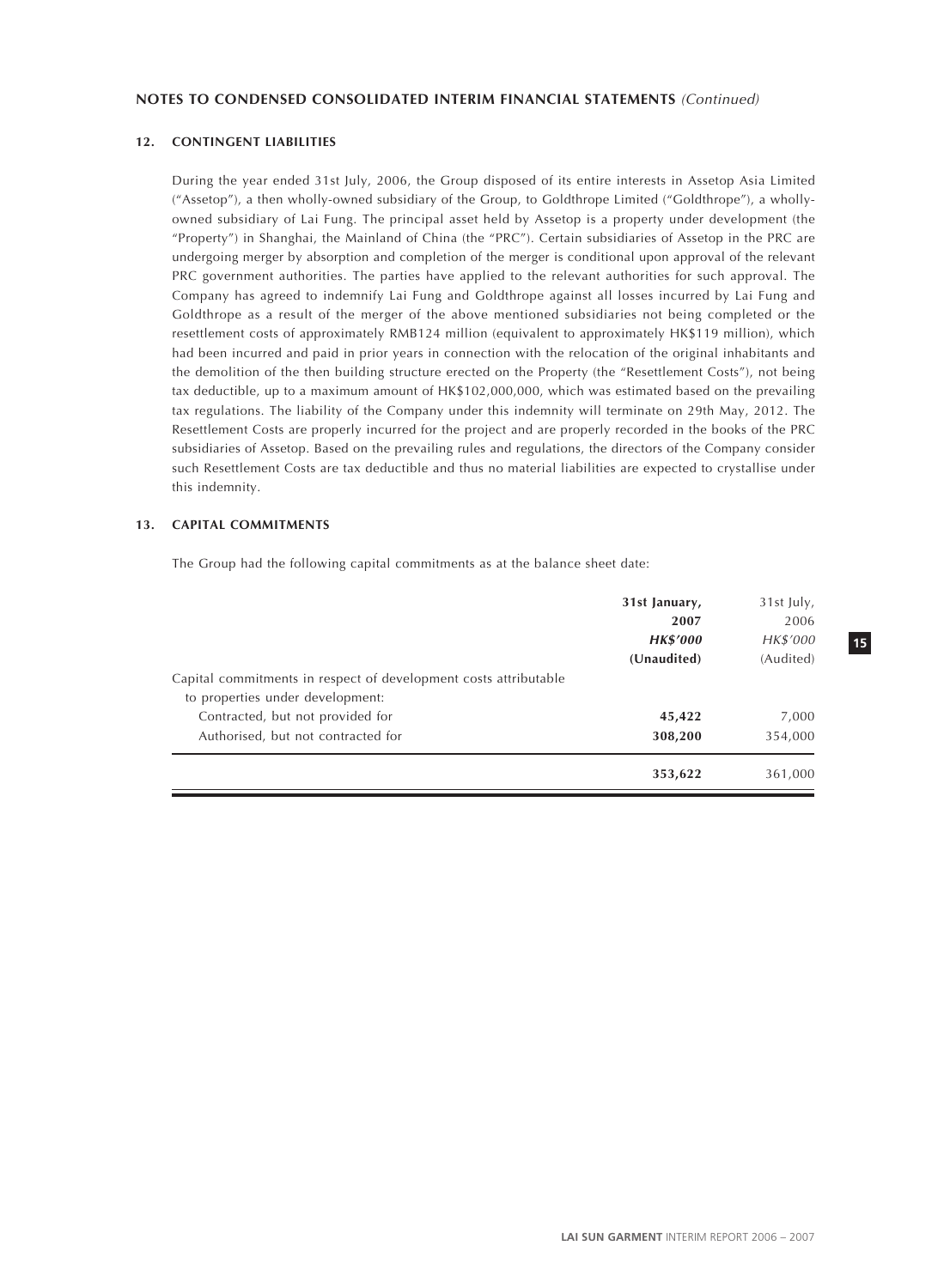# **INTERIM DIVIDEND**

The Board of Directors does not recommend the payment of an interim dividend for the financial year ending 31st July, 2007. No interim dividend was declared in respect of the previous corresponding period.

#### **MANAGEMENT DISCUSSION AND ANALYSIS**

# **Overview of Interim Results**

As a result of the disposal of the Group's shareholding in CGL in May 2006, and with the Group ceasing to engage in the now discontinued garment business, the Group recorded a turnover of HK\$5,372,000 for the six months ended 31st January, 2007, compared to a turnover of HK\$209,281,000 for the previous corresponding period (of which HK\$14,693,000 was derived from continuing operations and HK\$194,588,000 from discontinued operation).

For the six months ended 31st January, 2007, the Group recorded a consolidated profit attributable to equity holders of the Company of HK\$95,009,000, compared to HK\$99,640,000 for the previous corresponding period.

Shareholders' equity as at 31st January, 2007 amounted to HK\$3,135,021,000, up from HK\$2,959,513,000 as at 31st July, 2006. Net asset value per share as at 31st January, 2007 was HK\$1.94, as compared to HK\$1.83 as at 31st July, 2006.

# **16**

#### **Lai Fung**

As at 31st January, 2007, the Group held an effective 40.58% interest in Lai Fung.

For the six months ended 31st January, 2007, Lai Fung recorded a turnover of HK\$504,666,000 and a consolidated profit attributable to equity holders of HK\$203,544,000, representing a decrease of approximately 15% and an increase of approximately 194%, respectively from the previous corresponding period.

During the period, Lai Fung derived a turnover of HK\$111,625,000 from gross rental income from Shanghai Hong Kong Plaza and Guangzhou Mayflower Plaza, up approximately 18% from the previous corresponding period. Lai Fung also derived a turnover of HK\$393,041,000 from sale of development properties, down approximately 21% from the previous corresponding period. Substantially most of the turnover from sale of development properties during the period was attributable to the sale of residential units at Guangzhou Eastern Place Phase IV.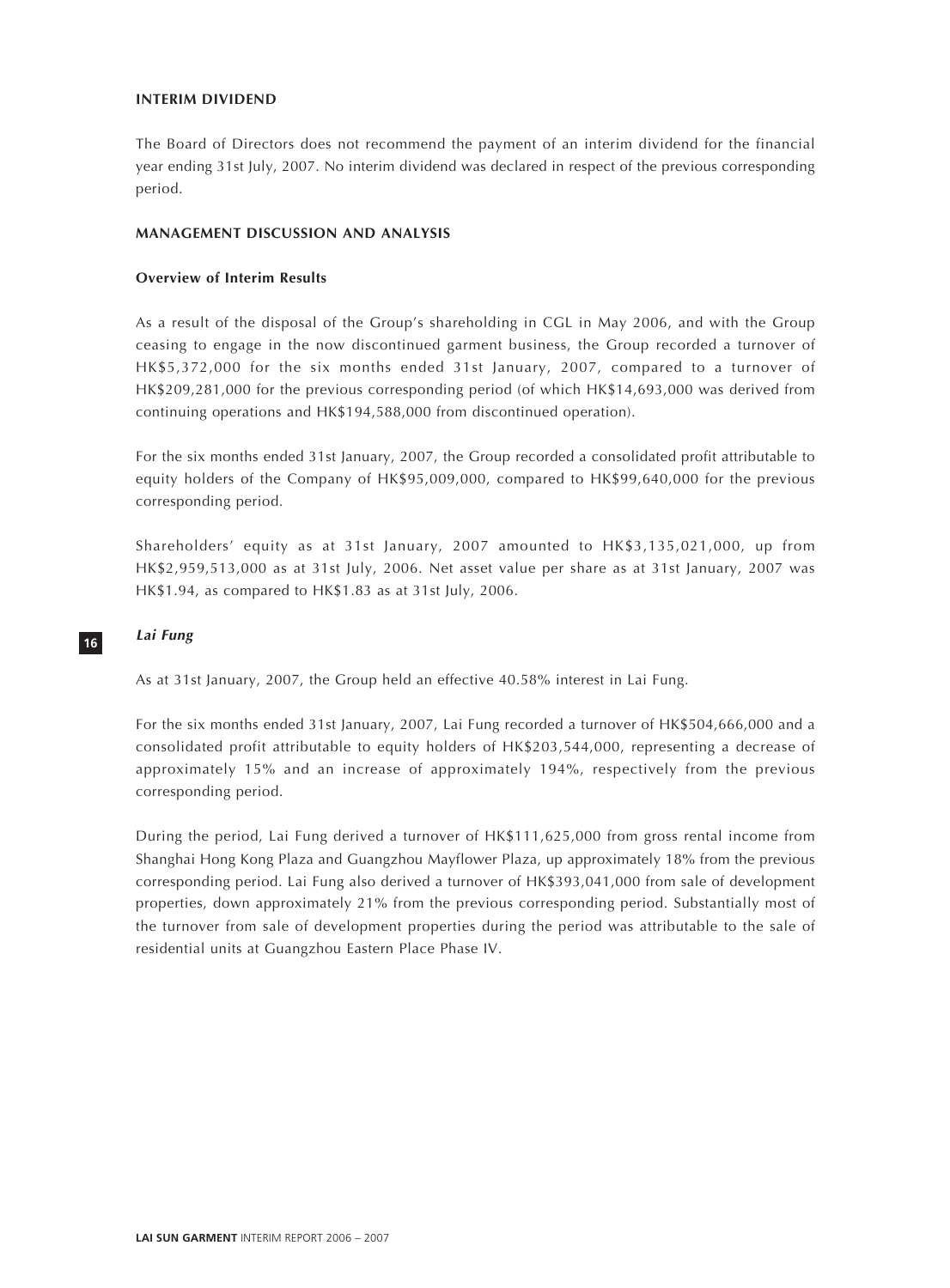# **Overview of Interim Results** (Continued)

# **Lai Sun Development Company Limited ("LSD")**

As at 31st January, 2007, the Group held an effective 11.18% interest in LSD.

For the six months ended 31st January, 2007, LSD recorded a total turnover of HK\$458,030,000 and a consolidated profit attributable to equity holders of HK\$600,103,000, representing an increase of approximately 13% and 159%, respectively from the previous corresponding period.

During the period, LSD derived a turnover of HK\$143,999,000 from gross rental income from its investment properties portfolios and a turnover of HK\$297,755,000 from its hotel operations, up approximately 9% and 16%, respectively from the previous corresponding period. During the period, LSD hotel operations achieved the following average occupancy and average daily room rate compared to the previous corresponding period:

|                                    |           | For the six months ended 31st January, |                |           |           |
|------------------------------------|-----------|----------------------------------------|----------------|-----------|-----------|
|                                    |           | 2007                                   |                |           | 2006      |
|                                    |           | Average                                | Average        | Average   | Average   |
|                                    | Effective | occupancy                              | daily          | occupancy | daily     |
|                                    | ownership | $($ %)                                 | room rate      | (9/0)     | room rate |
| The Ritz-Carlton Hong Kong         | 65%       | 86                                     | HK\$2,768      | 83        | HK\$2,349 |
| Majestic Hotel, Kowloon,           |           |                                        |                |           |           |
| Hong Kong                          | 50%       | 92                                     | <b>HK\$686</b> | 93        | HK\$593   |
| Caravelle Hotel, Ho Chi Minh City, |           |                                        |                |           |           |
| Vietnam                            | 26%       | 71                                     | <b>US\$141</b> | 71        | US\$113   |

During the period, LSD derived share of profits from associates of HK\$402,398,000, up approximately 515% from the previous corresponding period largely due to a gain on completion in sale of 40% effective interest in the Macao Studio City project to its joint venture partner by eSun Holdings Limited ("eSun"), in which LSD has a 34.83% interest as at 31st January, 2007.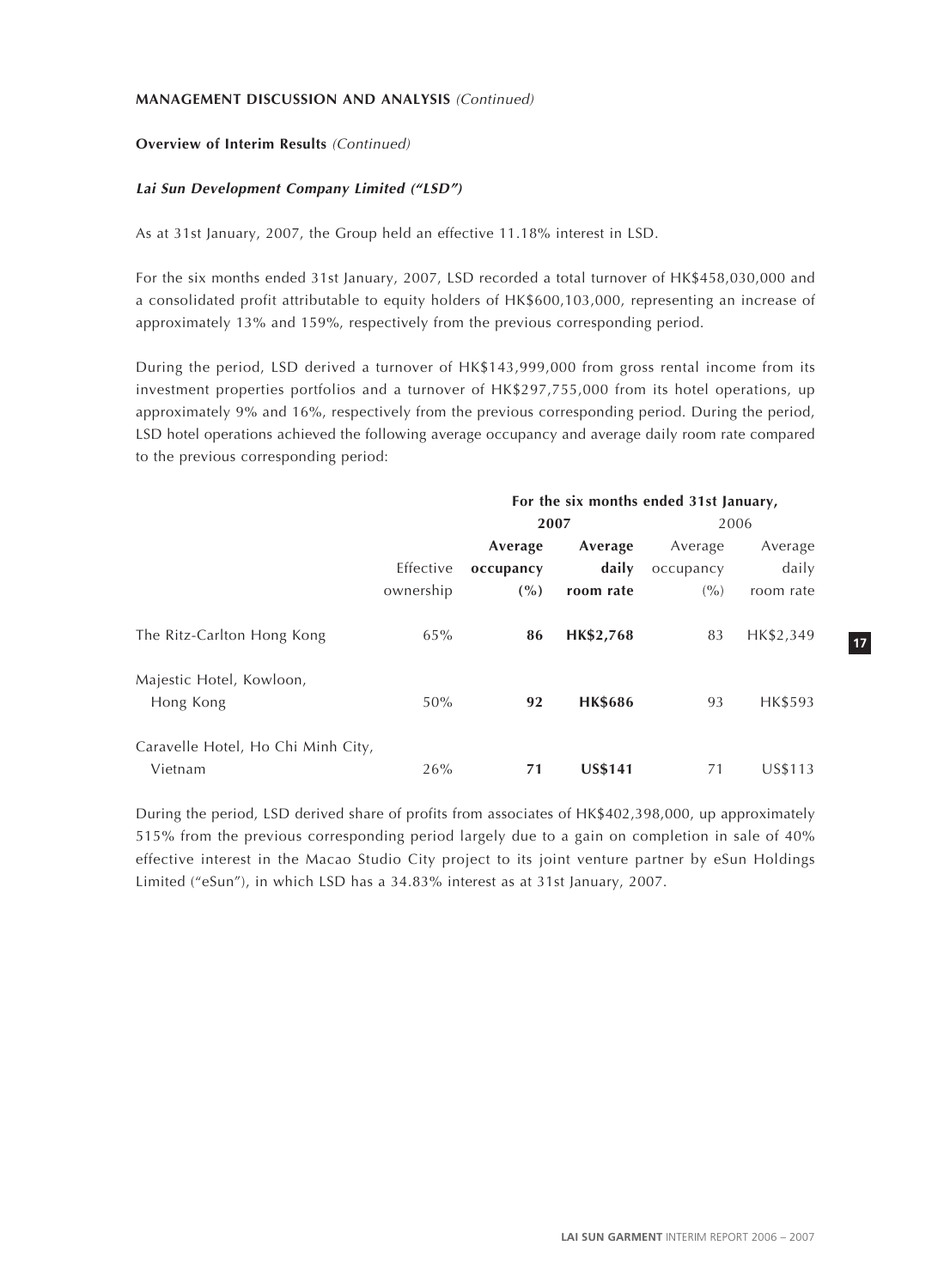# **Prospects**

# **Lai Fung**

Lai Fung will continue to focus on property development projects located in prime areas in core cities in China. It currently has a sizeable rental property portfolio with an aggregate gross floor area ("GFA") attributable to the Lai Fung Group of around 200,000 sq.m., and has property under development and land bank with an aggregate GFA attributable to the Lai Fung Group of around 1 million sq.m. in Shanghai, Guangzhou and Zhongshan.

For Lai Fung's investment properties, given the tremendous potential in rental rates in Shanghai and Guangzhou in the next few years due to strong consumer spending and office demand, Lai Fung will strive to improve the rental income from its investment properties through improvement of tenant mix, and major renovations.

For Lai Fung's development properties, Lai Fung has accelerated its property development schedule and expects the completion volume to increase significantly in the next few years.

In future, Lai Fung seeks to expand its land bank in core cities such as Shanghai and Guangzhou where it already has a strong presence and is also actively looking for land acquisition targets in Beijing.

#### **LSD and eSun**

**18**

LSD will continue to improve its tenant mix in its investment properties so as to strengthen its rental income base. LSD is also actively looking for development projects which offer good investment returns.

LSD is still evaluating the possible redevelopment of The Ritz-Carlton Hong Kong. Redevelopment of The Ritz-Carlton Hong Kong is likely to significantly enhance the recurring rental income and the capital value of the property, after completion of such redevelopment.

eSun's Macao Studio City project will dramatically transform its businesses. Given its mega-scale and its unique positioning in Macau — a new integrated leisure, convention and retail centre in Asia, we expect Macao Studio City will stand as the major entertainment destination for visitors from Greater China and other parts of the world. It will become an important platform for the eSun Group to expand and monetarize its entertainment and media expertise. Upon the completion of Macao Studio City project, the eSun Group will become an operator of integrated leisure and entertainment venues as well as a provider of media and entertainment contents and services. On the media and entertainment businesses, the eSun Group will continue to consolidate its position in the media and entertainment industry.

According to the current plan, the Macao Studio City joint venture intends to tap the international capital markets in the middle of 2007 to raise debt financing to fund its construction and development costs. Foundation work of Macao Studio City will start in the second quarter of 2007 and construction of the superstructure is expected to commence in the fourth quarter of 2007. First phase of the project is scheduled to open in 2009.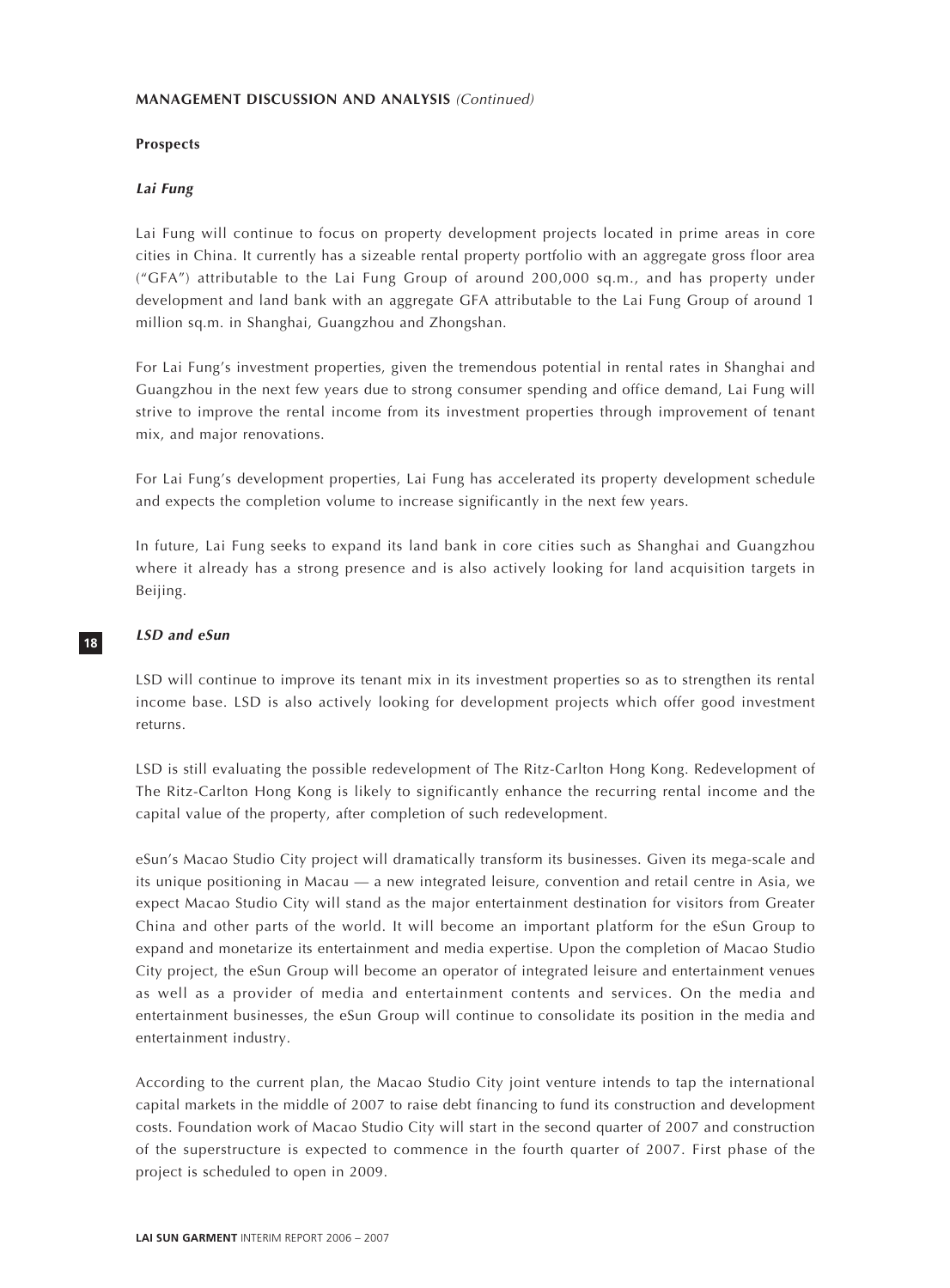# **Prospects** (Continued)

#### **79 Hoi Yuen Road, Kwun Tong, Hong Kong**

On completion of this joint redevelopment with CGL, the Group will retain the retail portion of this redeveloped property. This redevelopment is expected to be completed by the end of 2009 and by then will augment the Group's recurring rental income base.

#### **Liquidity and Financial Resources**

The Group has diverse sources of financing comprising internal funds generated from the Group's business operations, and bank and other borrowings.

As at 31st January, 2007, total borrowings (comprising the note payable of HK\$195 million and a loan of HK\$32 million payable to the late Mr. Lim Por Yen) amounted to HK\$227 million. As at that date, consolidated net assets of the Group amounted to HK\$3,135 million. The debt to equity ratio as expressed in a percentage of total borrowings to consolidated net assets as at that date was approximately 7.2%.

The note payable of HK\$195 million and a loan of HK\$32 million payable to the late Mr. Lim Por Yen have maturity dates on 30th April, 2006 and 30th November, 2005, respectively. The Group has received confirmation from the executor of the estate of the late Mr. Lim Por Yen that such note and loan payables are not repayable within one year from the balance sheet date.

The Group's borrowings were maintained as floating rate debts. Attention will be paid to the interest rate movements. Hedging instruments will be employed when necessary to hedge against unanticipated interest rate volatilities.

As at 31st January, 2007, certain investment properties with carrying value of approximately HK\$137 million were pledged to a bank to secure banking facility granted to the Group.

Cash and bank balances held by the Group as at 31st January, 2007 amounted to approximately HK\$69 million, which was considered adequate to cover the working capital requirement of the Group.

The Group's monetary assets and liabilities and transactions are principally denominated in Hong Kong dollar. The Group does not have any significant exposure to exchange rate risk.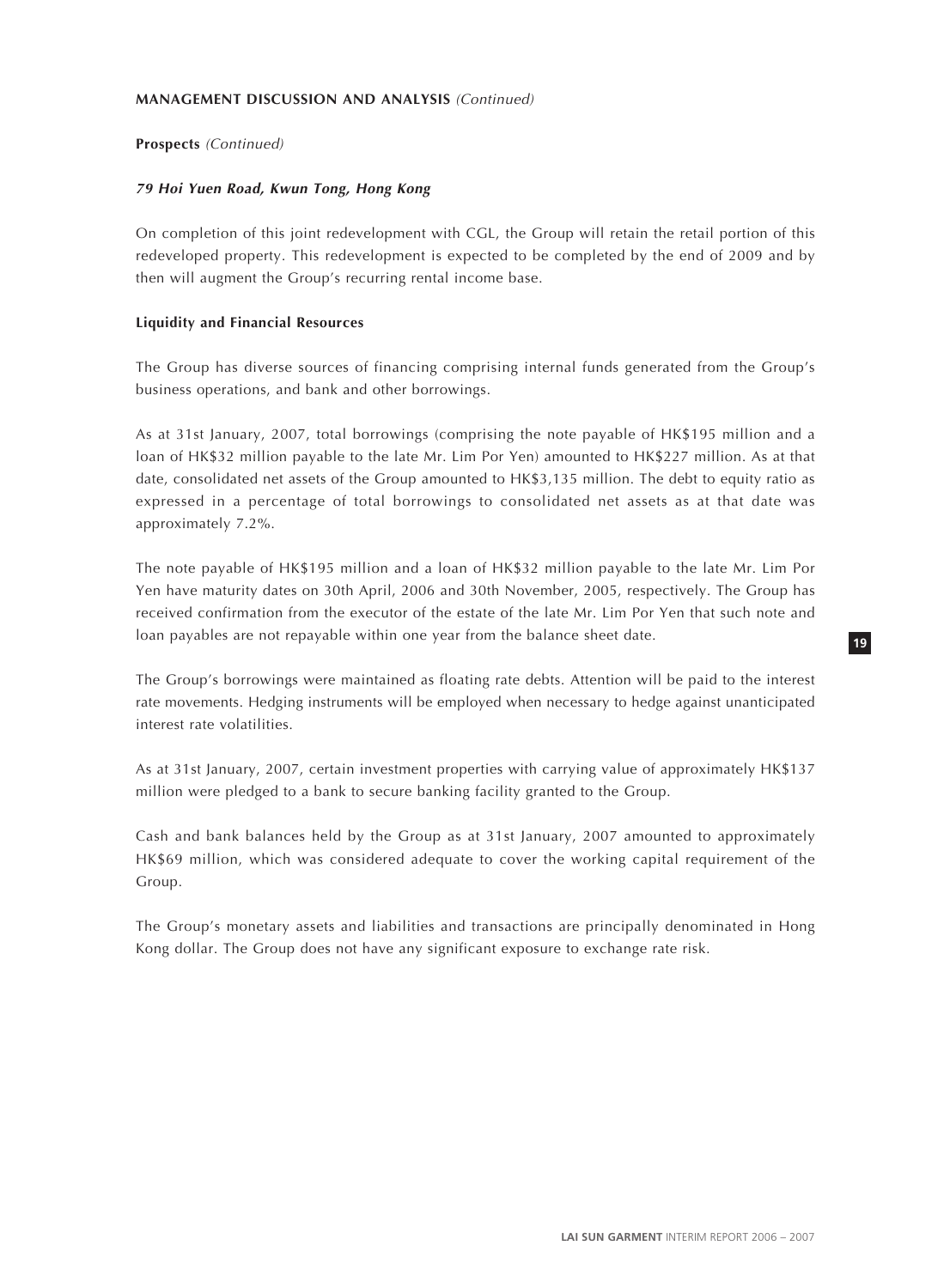# **Employees and Remuneration Policies**

The Group employed a total of approximately 40 (as at 31st July, 2006: 50) employees as at 31st January, 2007. Total staff costs for the six months ended 31st January, 2007 amounted to approximately HK\$7 million. Pay rate of employees are maintained at competitive levels and salary adjustments are made on a performance related basis. Other staff benefits included a share option scheme, a mandatory provident fund scheme for all the eligible employees, a free hospitalization insurance plan, subsidized medical care and subsidies for external educational and training programmes.

#### **Contingent Liabilities**

Details of contingent liabilities of the Group as at the balance sheet date are set out in note 12 to the condensed consolidated interim financial statements.

### **SHARE OPTION SCHEME**

The Company operates a share option scheme (the "Share Option Scheme") for the purpose of providing incentives or rewards to any eligible employee, director of the Company or any of its subsidiaries, agent or consultant of any member of the Group, and employee of the shareholder or any member of the Group or any holder of any securities issued by any member of the Group (the "Participants") for their contribution or would-be contribution to the Group and to enable the Group to recruit and retain high-calibre employees and attract human resources that are valuable to the Group. The Share Option Scheme was adopted by the Company on 22nd December, 2006 and became effective on 29th December, 2006 and unless otherwise cancelled or amended, will remain in force for 10 years from the latter date.

No options under the Share Option Scheme were granted to any Participants or other persons or were exercised or cancelled or lapsed during the six months ended 31st January, 2007. As at 31st January, 2007, the Company had no share options outstanding under the Share Option Scheme.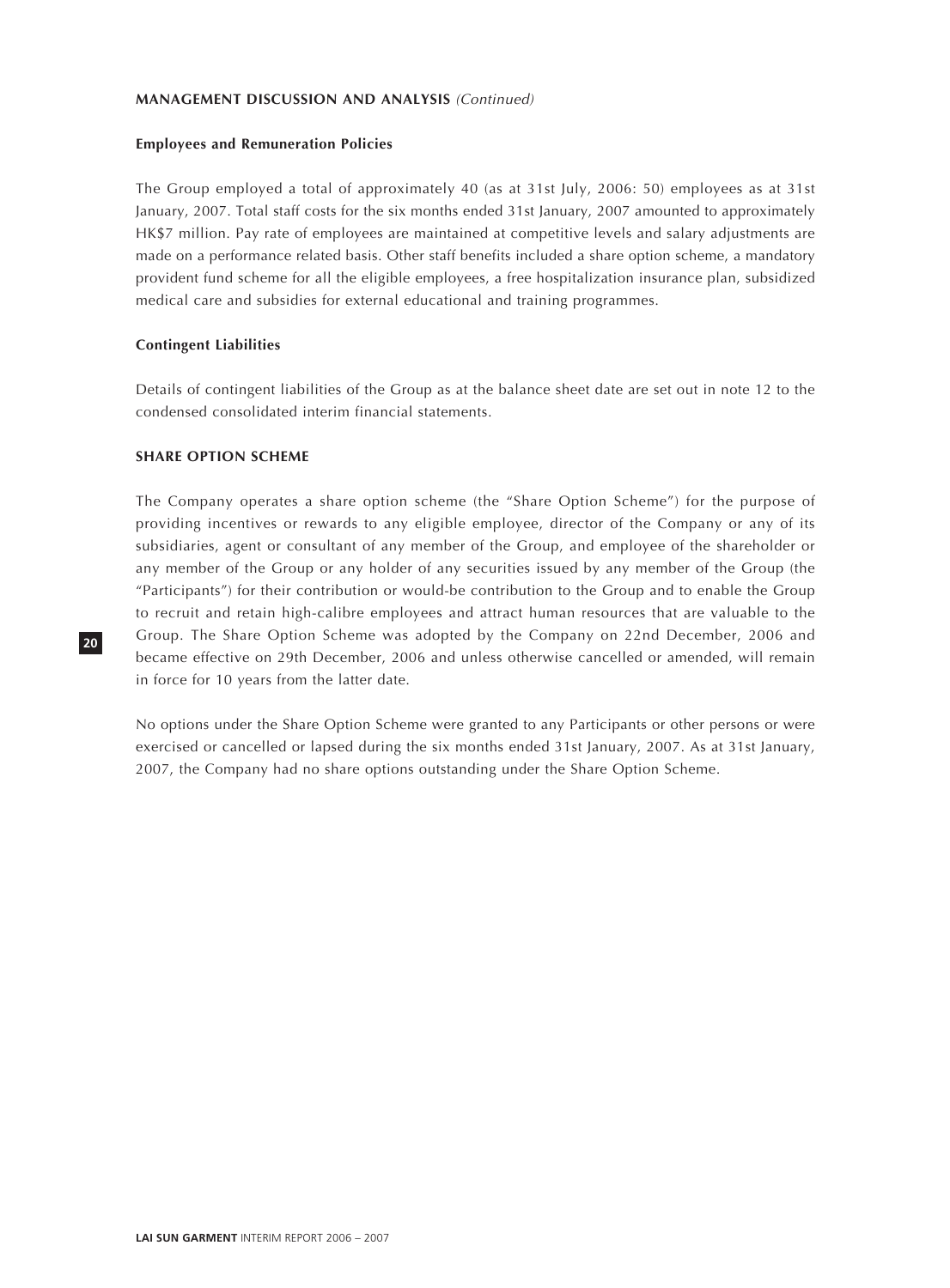#### **DIRECTORS' INTERESTS**

As at 31st January, 2007, the following Directors and chief executive of the Company were interested, or were deemed to be interested in the following long and short positions in the shares, underlying shares and debentures of the Company or any associated corporation (within the meaning of the Securities and Futures Ordinance (the "SFO")), which (a) were required to be notified to the Company and The Stock Exchange of Hong Kong Limited (the "Stock Exchange") pursuant to Divisions 7 and 8 of Part XV of the SFO; or (b) were required, pursuant to Section 352 of the SFO, to be entered in the register referred to therein (the "Register"); or (c) were required, pursuant to the Code for Securities Transactions by Directors adopted by the Company, to be notified to the Company and the Stock Exchange:

# **(1) The Company**

| Name of Director    | Personal<br><b>Interests</b> | Family<br><b>Interests</b> | Corporate<br><b>Interests</b> | Capacity            | Total       | Percentage |
|---------------------|------------------------------|----------------------------|-------------------------------|---------------------|-------------|------------|
| Lam Kin Ngok, Peter | 124,644,319                  | Nil                        | 484,991,750<br>(Note)         | Beneficial<br>owner | 609,636,069 | 37.69%     |
| Lam Kin Ming        | 5,008,263                    | Nil                        | Nil                           | Beneficial<br>owner | 5,008,263   | $0.31\%$   |
| U Po Chu            | 4,127,625                    | Nil                        | 484,991,750<br>(Note)         | Beneficial<br>owner | 489,119,375 | 30.24%     |
| Lam Hau Yin, Lester | 60,623,968                   | Nil                        | Nil                           | Beneficial<br>owner | 60,623,968  | $3.75\%$   |
| Chiu Wai            | 199,600                      | Nil                        | Nil                           | Beneficial<br>owner | 199,600     | $0.01\%$   |

#### **Long positions in the shares**

Note: Mr. Lam Kin Ngok, Peter and Madam U Po Chu were deemed to be interested in 484,991,750 shares each by virtue of their respective 50% interest in the issued share capital of Wisdoman Limited which directly owned 484,991,750 shares in the Company.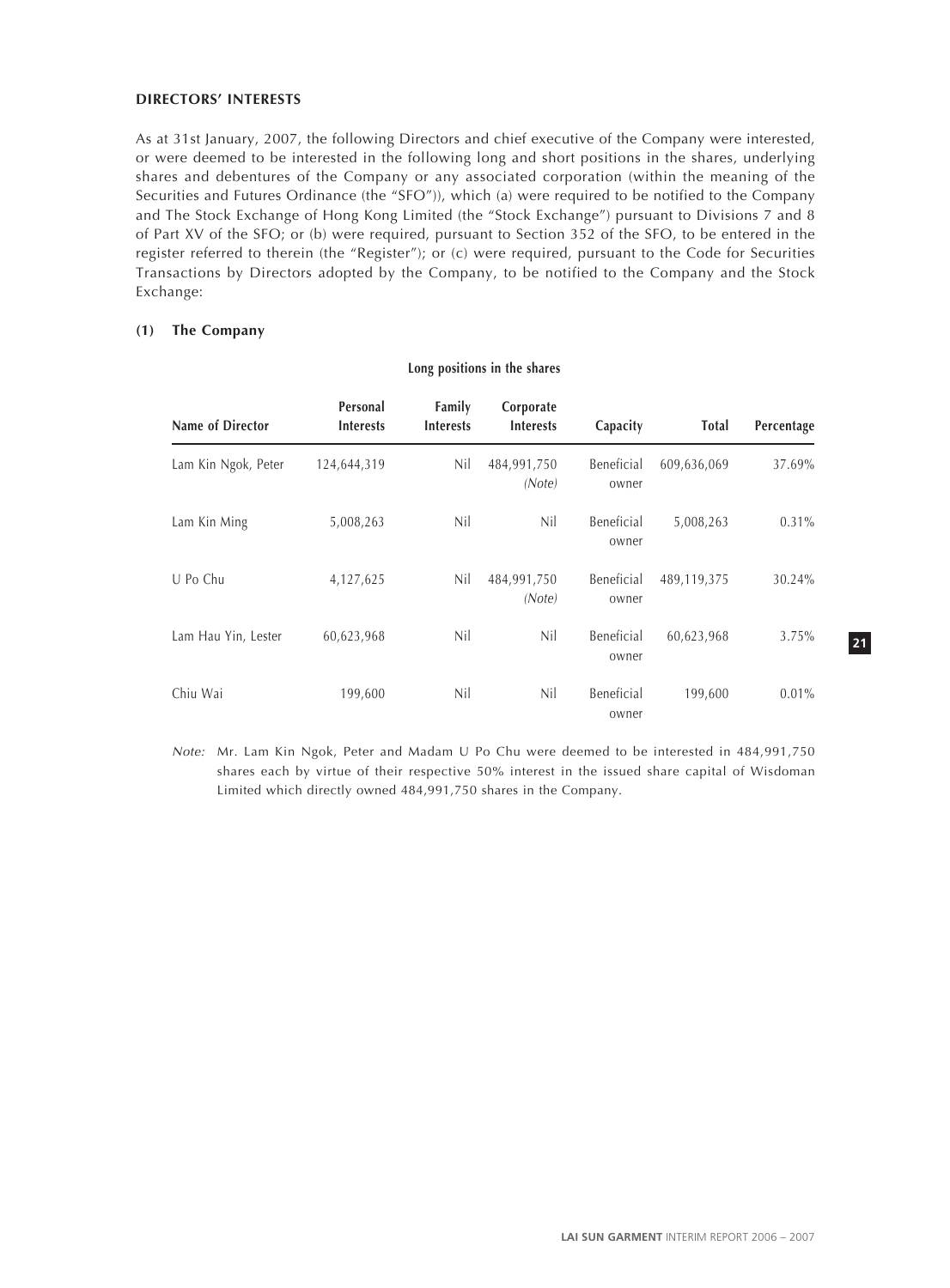#### **DIRECTORS' INTERESTS** (Continued)

#### **(2) Associated Corporation**

# **Lai Fung**

#### **Long positions in the shares of Lai Fung**

| Name of Director    | Personal<br><b>Interests</b> | Family<br><b>Interests</b> | Corporate<br><b>Interests</b> | Other<br><b>Interests</b> | Capacity                              | <b>Total</b>  | Percentage |
|---------------------|------------------------------|----------------------------|-------------------------------|---------------------------|---------------------------------------|---------------|------------|
| Lam Kin Ngok, Peter | Nil                          | Nil                        | 3,265,688,037<br>(Note 1)     |                           | Owner of<br>controlled<br>corporation | 3,265,688,037 | 40.58%     |
| Tam Kin Man, Kraven | Nil                          | Nil                        |                               | 40,000,000<br>(Note 2)    | Beneficial<br>owner                   | 40,000,000    | $0.50\%$   |

#### Notes:

- 1 The Company and its wholly-owned subsidiary beneficially owned 3,265,688,037 shares in Lai Fung. Mr. Lam Kin Ngok, Peter was deemed to be interested in 3,265,688,037 shares in Lai Fung by virtue of his approximate 37.69% interest in the issued share capital of the Company.
- 2 A share option scheme was adopted by Lai Fung on 21st August, 2003 and will remain in force for 10 years from the date of adoption. Share options granted to the following Director of the Company and outstanding as at 31st January, 2007 are set out below:

| <b>Name of Director</b> | Date of<br>Grant | No. of<br><b>Share</b><br><b>Options</b> | Option<br>Period        | Subscription<br>Price<br>per Share |
|-------------------------|------------------|------------------------------------------|-------------------------|------------------------------------|
| Tam Kin Man, Kraven     | 9/1/2007         | 10,000,000                               | $1/1/2007 - 31/12/2007$ | HK\$0.45                           |
|                         | 9/1/2007         | 10,000,000                               | $1/1/2008 - 31/12/2008$ | HK\$0.55                           |
|                         | 9/1/2007         | 10,000,000                               | $1/1/2009 - 31/12/2009$ | HK\$0.65                           |
|                         | 9/1/2007         | 10,000,000                               | $1/1/2010 - 31/12/2010$ | HK\$0.75                           |
|                         |                  | 40,000,000                               |                         |                                    |

Save as disclosed above, as at 31st January, 2007, none of the Directors and chief executive of the Company was interested, or was deemed to be interested in the long and short positions in the shares, underlying shares and debentures of the Company or any associated corporation, which were required to be notified to the Company and the Stock Exchange or were required to be entered in the Register as aforesaid.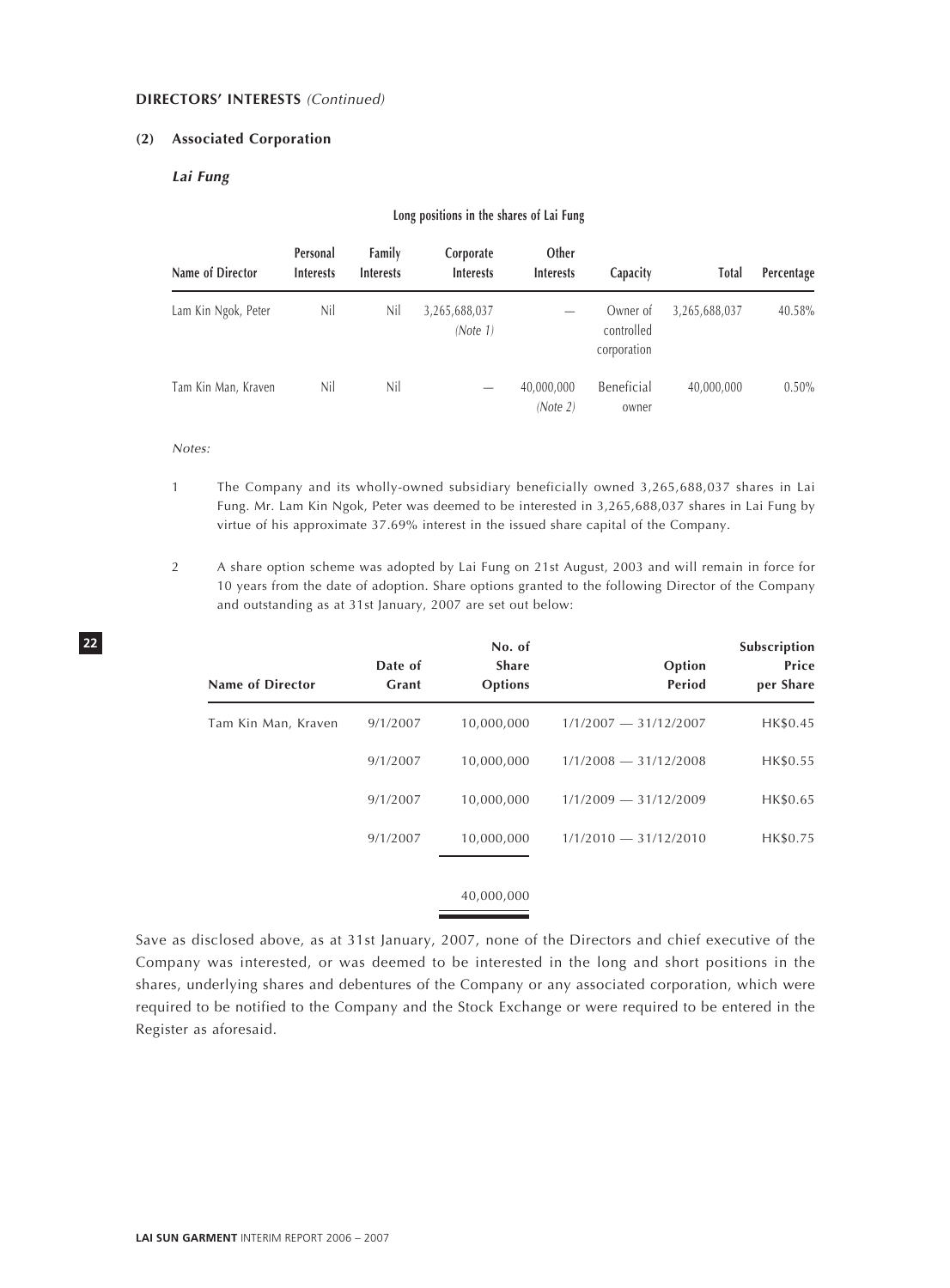# **SUBSTANTIAL SHAREHOLDERS' AND OTHER PERSONS' INTERESTS**

As at 31st January, 2007, the following persons, some of whom are Directors or chief executive of the Company, had an interest in the following long positions in the shares and underlying shares of the Company as recorded in the register required to be kept under Section 336 of the SFO:

| Long positions in the shares<br><b>Nature</b> |                                                   |                           |                         |                      |  |  |
|-----------------------------------------------|---------------------------------------------------|---------------------------|-------------------------|----------------------|--|--|
| <b>Name</b>                                   | Capacity                                          | of Interests              | <b>Number of Shares</b> | Percentage           |  |  |
| Lam Kin Ngok, Peter                           | Beneficial<br>owner                               | Personal and<br>Corporate | 609,636,069             | 37.69%<br>(Note 1)   |  |  |
| U Po Chu                                      | Beneficial<br>owner                               | Personal and<br>Corporate | 489,119,375             | 30.24%<br>(Note 1)   |  |  |
| Wisdoman Limited                              | Beneficial<br>owner                               | Corporate                 | 484,991,750             | 29.99%               |  |  |
| PMA Capital<br>Management Ltd.                | Investment<br>manager                             | Corporate                 | 191,178,000             | 11.82%<br>(Note 2)   |  |  |
| Deutsche Bank<br>Aktiengesellschaft           | Person having a<br>security interest<br>in shares | Corporate                 | 154,722,000             | $9.57\%$<br>(Note 2) |  |  |
| Diversified Asian<br>Strategies Fund          | Beneficial<br>owner                               | Corporate                 | 85,664,000              | 5.30%<br>(Note 2)    |  |  |

Notes:

- 1. Mr. Lam Kin Ngok, Peter and Madam U Po Chu were deemed to be interested in 484,991,750 shares each by virtue of their respective 50% interest in the issued share capital of Wisdoman Limited which directly owned 484,991,750 shares in the Company.
- 2. Persons falling into the category of "Other Persons" in Practice Note 5 to the Listing Rules.

Save as disclosed above, no other person was recorded in the register required to be kept under Section 336 of the SFO as having an interest or short position in the shares and underlying shares of the Company as at 31st January, 2007.